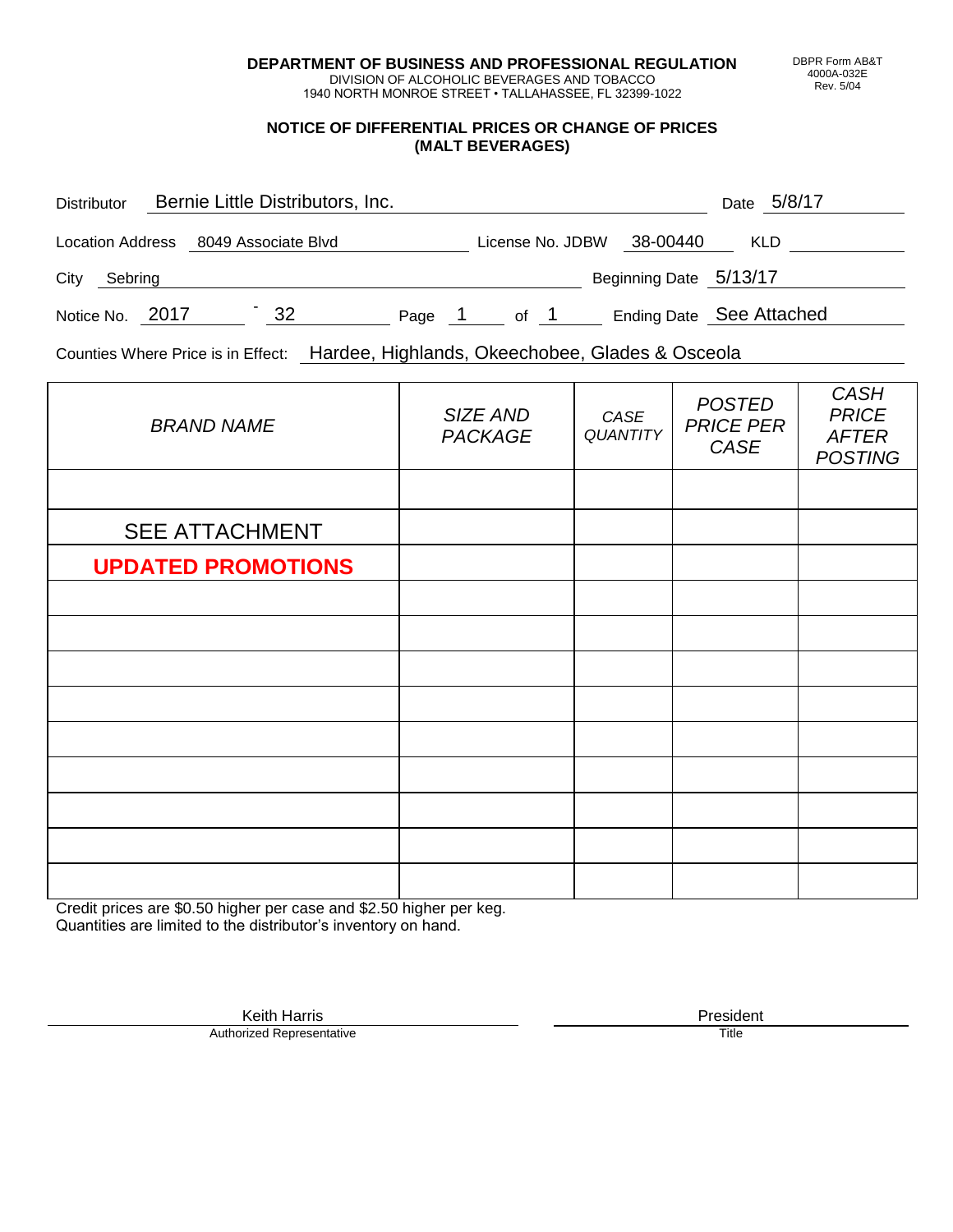| Comment<br><b>Brands</b><br>Package<br>Start<br>Stop<br>Price<br>Price<br>Premise<br>Oty<br>Bud, Bud Lt<br>24/8oz Can<br>03/13/17<br>07/02/17<br>\$12.30<br>\$13.25<br>$5-19$<br>Off<br>Bud, Bud Lt<br>07/02/17<br>\$13.25<br>$20+$<br>Off<br>$24/8$ oz Can<br>03/13/17<br>\$11.40<br>Bud & Bud Lt<br>24/8oz Can 2/12<br>03/13/17<br>07/02/17<br>\$13.10<br>\$13.60<br>Off<br>$5-19$<br>Off<br>Bud & Bud Lt<br>24/8oz Can 2/12<br>03/13/17<br>07/02/17<br>\$12.20<br>\$13.60<br>$20+$<br>24/8oz Can 2/12<br>07/02/17<br>Off<br>Michelob Ultra<br>03/13/17<br>\$13.50<br>\$14.45<br>$5-19$<br>Michelob Ultra<br>24/8oz Can 2/12<br>03/13/17<br>07/02/17<br>\$12.20<br>\$14.45<br>$20+$<br>Off<br>Michelob Ultra<br>24/8oz Can<br>03/13/17<br>07/02/17<br>\$12.70<br>\$14.35<br>$5-19$<br>Off<br>Michelob Ultra<br>24/8oz Can<br>03/13/17<br>07/02/17<br>\$11.40<br>\$14.35<br>$20+$<br>Off<br>Brands & Packages above may be mixed and matched to achieve qty<br>07/02/17<br>Bud, Bud Lt, Select, Select 55<br>24/12oz Can/LNR 4/6<br>04/17/17<br>21.60<br>23.80<br>$10+$<br>Off<br>$10+$<br>Off<br>24/12oz LNNR 4/6<br>04/17/17<br>07/02/17<br>21.60<br>24.55<br>Michelob, Michelob Lt, Michelob Amberbock<br>Land Shark<br>04/17/17<br>07/02/17<br>21.60<br>10-111<br>Off<br>24/12oz LNNR 4/6<br>24.55<br>Off<br>Land Shark<br>04/17/17<br>07/02/17<br>20.25<br>24.55<br>$112+$<br>24/12oz LNNR 4/6<br>Brands & Packages above may be mixed and matched to achieve qty<br>$10+$<br>Off<br>Bud, Bud Lt, Select, Select 55<br>24/12oz Can/LNR 4/6<br>06/19/17<br>06/25/17<br>21.60<br>23.80<br>24/12oz LNNR 4/6<br>06/19/17<br>06/25/17<br>21.60<br>$10+$<br>Off<br>Michelob, Michelob Lt, Michelob Amberbock<br>24.55<br>Land Shark<br>24/12oz LNNR 4/6<br>06/19/17<br>06/25/17<br>16.50<br>24.55<br>$10+$<br>Off<br>Brands & Packages above may be mixed and matched to achieve qty<br>Bud, Bud Lt, Select, Select 55<br>24/12oz Can/LNR 4/6<br>07/02/17<br>$10+$<br>Off<br>06/26/17<br>21.60<br>23.80<br>Off<br>24/12oz LNNR 4/6<br>06/26/17<br>07/02/17<br>21.60<br>24.55<br>$10+$<br>Michelob, Michelob Lt, Michelob Amberbock<br><b>Land Shark</b><br>Off<br>06/26/17<br>21.60<br>24.55<br>10-111<br>24/12oz LNNR 4/6<br>07/02/17<br>Off<br>Land Shark<br>24/12oz LNNR 4/6<br>06/26/17<br>07/02/17<br>20.25<br>24.55<br>$112+$<br>Brands & Packages above may be mixed and matched to achieve qty<br>07/02/17<br>Bud, Bud Lt<br>24/16oz Can 6/4<br>09/12/16<br>22.65<br>25.65<br>$5+$<br>On & Off<br>Brands & Packages above may be mixed and matched to achieve qty<br>Bud, Bud Lt<br>$25+$<br>Off<br>24/16oz Can 3/8<br>05/08/17<br>05/20/17<br>19.45<br>25.20<br>Michelob Ultra<br>Off<br>24/16oz Can 3/8<br>05/20/17<br>27.10<br>$25+$<br>05/08/17<br>19.45<br>Brands & Packages above may be mixed and matched to achieve qty<br>Bud, Bud Lt<br>07/02/17<br>$30+$<br>Off<br>24/16oz Can<br>09/12/16<br>20.90<br>27.60<br>Brands & Packages above may be mixed and matched to achieve qty<br>18pk/12oz Can & LNNR<br>04/30/17<br>$20+$<br>Off<br>Bud, Bud Lt, Select & Select 55<br>09/12/16<br>14.80<br>16.90<br>Bud, Bud Lt, Select & Select 55<br>05/01/17<br>05/14/17<br>13.95<br>16.90<br>$20+$<br>Off<br>18pk/12oz Can & LNNR<br>Off<br>Bud, Bud Lt, Select & Select 55<br>18pk/12oz Can & LNNR<br>05/15/17<br>05/28/17<br>14.80<br>16.90<br>$20+$<br>18pk/12oz Can & LNNR<br>05/29/17<br>Off<br>Bud, Bud Lt, Select & Select 55<br>06/11/17<br>13.95<br>16.90<br>$20+$<br>Off<br>Bud, Bud Lt, Select & Select 55<br>18pk/12oz Can & LNNR<br>06/12/17<br>07/02/17<br>14.80<br>$20+$<br>16.90<br>Brands & Packages above may be mixed and matched to achieve qty<br>Bud, Bud Lt, Select & Select 55<br>24/12oz LNNR 2/12<br>07/02/17<br>22.50<br>$10+$<br>09/12/16<br>21.55<br>On<br>Brands & Packages above may be mixed and matched to achieve qty<br>Bud, Bud Lt, Select & Select 55<br>24/12oz Can & LNNR 2/12<br>21.55<br>Off<br>03/22/17<br>05/17/17<br>22.50<br>$10+$<br>Brands & Packages above may be mixed and matched to achieve gty |  |  | Posted | Frontline |  |  |
|---------------------------------------------------------------------------------------------------------------------------------------------------------------------------------------------------------------------------------------------------------------------------------------------------------------------------------------------------------------------------------------------------------------------------------------------------------------------------------------------------------------------------------------------------------------------------------------------------------------------------------------------------------------------------------------------------------------------------------------------------------------------------------------------------------------------------------------------------------------------------------------------------------------------------------------------------------------------------------------------------------------------------------------------------------------------------------------------------------------------------------------------------------------------------------------------------------------------------------------------------------------------------------------------------------------------------------------------------------------------------------------------------------------------------------------------------------------------------------------------------------------------------------------------------------------------------------------------------------------------------------------------------------------------------------------------------------------------------------------------------------------------------------------------------------------------------------------------------------------------------------------------------------------------------------------------------------------------------------------------------------------------------------------------------------------------------------------------------------------------------------------------------------------------------------------------------------------------------------------------------------------------------------------------------------------------------------------------------------------------------------------------------------------------------------------------------------------------------------------------------------------------------------------------------------------------------------------------------------------------------------------------------------------------------------------------------------------------------------------------------------------------------------------------------------------------------------------------------------------------------------------------------------------------------------------------------------------------------------------------------------------------------------------------------------------------------------------------------------------------------------------------------------------------------------------------------------------------------------------------------------------------------------------------------------------------------------------------------------------------------------------------------------------------------------------------------------------------------------------------------------------------------------------------------------------------------------------------------------------------------------------------------------------------------------------------------------------------------------------------------------------------------------------------------------------------------------------------------------------------------------------------------------------------------------------------------------------------------------------------------------------------------------------------------------------|--|--|--------|-----------|--|--|
|                                                                                                                                                                                                                                                                                                                                                                                                                                                                                                                                                                                                                                                                                                                                                                                                                                                                                                                                                                                                                                                                                                                                                                                                                                                                                                                                                                                                                                                                                                                                                                                                                                                                                                                                                                                                                                                                                                                                                                                                                                                                                                                                                                                                                                                                                                                                                                                                                                                                                                                                                                                                                                                                                                                                                                                                                                                                                                                                                                                                                                                                                                                                                                                                                                                                                                                                                                                                                                                                                                                                                                                                                                                                                                                                                                                                                                                                                                                                                                                                                                                               |  |  |        |           |  |  |
|                                                                                                                                                                                                                                                                                                                                                                                                                                                                                                                                                                                                                                                                                                                                                                                                                                                                                                                                                                                                                                                                                                                                                                                                                                                                                                                                                                                                                                                                                                                                                                                                                                                                                                                                                                                                                                                                                                                                                                                                                                                                                                                                                                                                                                                                                                                                                                                                                                                                                                                                                                                                                                                                                                                                                                                                                                                                                                                                                                                                                                                                                                                                                                                                                                                                                                                                                                                                                                                                                                                                                                                                                                                                                                                                                                                                                                                                                                                                                                                                                                                               |  |  |        |           |  |  |
|                                                                                                                                                                                                                                                                                                                                                                                                                                                                                                                                                                                                                                                                                                                                                                                                                                                                                                                                                                                                                                                                                                                                                                                                                                                                                                                                                                                                                                                                                                                                                                                                                                                                                                                                                                                                                                                                                                                                                                                                                                                                                                                                                                                                                                                                                                                                                                                                                                                                                                                                                                                                                                                                                                                                                                                                                                                                                                                                                                                                                                                                                                                                                                                                                                                                                                                                                                                                                                                                                                                                                                                                                                                                                                                                                                                                                                                                                                                                                                                                                                                               |  |  |        |           |  |  |
|                                                                                                                                                                                                                                                                                                                                                                                                                                                                                                                                                                                                                                                                                                                                                                                                                                                                                                                                                                                                                                                                                                                                                                                                                                                                                                                                                                                                                                                                                                                                                                                                                                                                                                                                                                                                                                                                                                                                                                                                                                                                                                                                                                                                                                                                                                                                                                                                                                                                                                                                                                                                                                                                                                                                                                                                                                                                                                                                                                                                                                                                                                                                                                                                                                                                                                                                                                                                                                                                                                                                                                                                                                                                                                                                                                                                                                                                                                                                                                                                                                                               |  |  |        |           |  |  |
|                                                                                                                                                                                                                                                                                                                                                                                                                                                                                                                                                                                                                                                                                                                                                                                                                                                                                                                                                                                                                                                                                                                                                                                                                                                                                                                                                                                                                                                                                                                                                                                                                                                                                                                                                                                                                                                                                                                                                                                                                                                                                                                                                                                                                                                                                                                                                                                                                                                                                                                                                                                                                                                                                                                                                                                                                                                                                                                                                                                                                                                                                                                                                                                                                                                                                                                                                                                                                                                                                                                                                                                                                                                                                                                                                                                                                                                                                                                                                                                                                                                               |  |  |        |           |  |  |
|                                                                                                                                                                                                                                                                                                                                                                                                                                                                                                                                                                                                                                                                                                                                                                                                                                                                                                                                                                                                                                                                                                                                                                                                                                                                                                                                                                                                                                                                                                                                                                                                                                                                                                                                                                                                                                                                                                                                                                                                                                                                                                                                                                                                                                                                                                                                                                                                                                                                                                                                                                                                                                                                                                                                                                                                                                                                                                                                                                                                                                                                                                                                                                                                                                                                                                                                                                                                                                                                                                                                                                                                                                                                                                                                                                                                                                                                                                                                                                                                                                                               |  |  |        |           |  |  |
|                                                                                                                                                                                                                                                                                                                                                                                                                                                                                                                                                                                                                                                                                                                                                                                                                                                                                                                                                                                                                                                                                                                                                                                                                                                                                                                                                                                                                                                                                                                                                                                                                                                                                                                                                                                                                                                                                                                                                                                                                                                                                                                                                                                                                                                                                                                                                                                                                                                                                                                                                                                                                                                                                                                                                                                                                                                                                                                                                                                                                                                                                                                                                                                                                                                                                                                                                                                                                                                                                                                                                                                                                                                                                                                                                                                                                                                                                                                                                                                                                                                               |  |  |        |           |  |  |
|                                                                                                                                                                                                                                                                                                                                                                                                                                                                                                                                                                                                                                                                                                                                                                                                                                                                                                                                                                                                                                                                                                                                                                                                                                                                                                                                                                                                                                                                                                                                                                                                                                                                                                                                                                                                                                                                                                                                                                                                                                                                                                                                                                                                                                                                                                                                                                                                                                                                                                                                                                                                                                                                                                                                                                                                                                                                                                                                                                                                                                                                                                                                                                                                                                                                                                                                                                                                                                                                                                                                                                                                                                                                                                                                                                                                                                                                                                                                                                                                                                                               |  |  |        |           |  |  |
|                                                                                                                                                                                                                                                                                                                                                                                                                                                                                                                                                                                                                                                                                                                                                                                                                                                                                                                                                                                                                                                                                                                                                                                                                                                                                                                                                                                                                                                                                                                                                                                                                                                                                                                                                                                                                                                                                                                                                                                                                                                                                                                                                                                                                                                                                                                                                                                                                                                                                                                                                                                                                                                                                                                                                                                                                                                                                                                                                                                                                                                                                                                                                                                                                                                                                                                                                                                                                                                                                                                                                                                                                                                                                                                                                                                                                                                                                                                                                                                                                                                               |  |  |        |           |  |  |
|                                                                                                                                                                                                                                                                                                                                                                                                                                                                                                                                                                                                                                                                                                                                                                                                                                                                                                                                                                                                                                                                                                                                                                                                                                                                                                                                                                                                                                                                                                                                                                                                                                                                                                                                                                                                                                                                                                                                                                                                                                                                                                                                                                                                                                                                                                                                                                                                                                                                                                                                                                                                                                                                                                                                                                                                                                                                                                                                                                                                                                                                                                                                                                                                                                                                                                                                                                                                                                                                                                                                                                                                                                                                                                                                                                                                                                                                                                                                                                                                                                                               |  |  |        |           |  |  |
|                                                                                                                                                                                                                                                                                                                                                                                                                                                                                                                                                                                                                                                                                                                                                                                                                                                                                                                                                                                                                                                                                                                                                                                                                                                                                                                                                                                                                                                                                                                                                                                                                                                                                                                                                                                                                                                                                                                                                                                                                                                                                                                                                                                                                                                                                                                                                                                                                                                                                                                                                                                                                                                                                                                                                                                                                                                                                                                                                                                                                                                                                                                                                                                                                                                                                                                                                                                                                                                                                                                                                                                                                                                                                                                                                                                                                                                                                                                                                                                                                                                               |  |  |        |           |  |  |
|                                                                                                                                                                                                                                                                                                                                                                                                                                                                                                                                                                                                                                                                                                                                                                                                                                                                                                                                                                                                                                                                                                                                                                                                                                                                                                                                                                                                                                                                                                                                                                                                                                                                                                                                                                                                                                                                                                                                                                                                                                                                                                                                                                                                                                                                                                                                                                                                                                                                                                                                                                                                                                                                                                                                                                                                                                                                                                                                                                                                                                                                                                                                                                                                                                                                                                                                                                                                                                                                                                                                                                                                                                                                                                                                                                                                                                                                                                                                                                                                                                                               |  |  |        |           |  |  |
|                                                                                                                                                                                                                                                                                                                                                                                                                                                                                                                                                                                                                                                                                                                                                                                                                                                                                                                                                                                                                                                                                                                                                                                                                                                                                                                                                                                                                                                                                                                                                                                                                                                                                                                                                                                                                                                                                                                                                                                                                                                                                                                                                                                                                                                                                                                                                                                                                                                                                                                                                                                                                                                                                                                                                                                                                                                                                                                                                                                                                                                                                                                                                                                                                                                                                                                                                                                                                                                                                                                                                                                                                                                                                                                                                                                                                                                                                                                                                                                                                                                               |  |  |        |           |  |  |
|                                                                                                                                                                                                                                                                                                                                                                                                                                                                                                                                                                                                                                                                                                                                                                                                                                                                                                                                                                                                                                                                                                                                                                                                                                                                                                                                                                                                                                                                                                                                                                                                                                                                                                                                                                                                                                                                                                                                                                                                                                                                                                                                                                                                                                                                                                                                                                                                                                                                                                                                                                                                                                                                                                                                                                                                                                                                                                                                                                                                                                                                                                                                                                                                                                                                                                                                                                                                                                                                                                                                                                                                                                                                                                                                                                                                                                                                                                                                                                                                                                                               |  |  |        |           |  |  |
|                                                                                                                                                                                                                                                                                                                                                                                                                                                                                                                                                                                                                                                                                                                                                                                                                                                                                                                                                                                                                                                                                                                                                                                                                                                                                                                                                                                                                                                                                                                                                                                                                                                                                                                                                                                                                                                                                                                                                                                                                                                                                                                                                                                                                                                                                                                                                                                                                                                                                                                                                                                                                                                                                                                                                                                                                                                                                                                                                                                                                                                                                                                                                                                                                                                                                                                                                                                                                                                                                                                                                                                                                                                                                                                                                                                                                                                                                                                                                                                                                                                               |  |  |        |           |  |  |
|                                                                                                                                                                                                                                                                                                                                                                                                                                                                                                                                                                                                                                                                                                                                                                                                                                                                                                                                                                                                                                                                                                                                                                                                                                                                                                                                                                                                                                                                                                                                                                                                                                                                                                                                                                                                                                                                                                                                                                                                                                                                                                                                                                                                                                                                                                                                                                                                                                                                                                                                                                                                                                                                                                                                                                                                                                                                                                                                                                                                                                                                                                                                                                                                                                                                                                                                                                                                                                                                                                                                                                                                                                                                                                                                                                                                                                                                                                                                                                                                                                                               |  |  |        |           |  |  |
|                                                                                                                                                                                                                                                                                                                                                                                                                                                                                                                                                                                                                                                                                                                                                                                                                                                                                                                                                                                                                                                                                                                                                                                                                                                                                                                                                                                                                                                                                                                                                                                                                                                                                                                                                                                                                                                                                                                                                                                                                                                                                                                                                                                                                                                                                                                                                                                                                                                                                                                                                                                                                                                                                                                                                                                                                                                                                                                                                                                                                                                                                                                                                                                                                                                                                                                                                                                                                                                                                                                                                                                                                                                                                                                                                                                                                                                                                                                                                                                                                                                               |  |  |        |           |  |  |
|                                                                                                                                                                                                                                                                                                                                                                                                                                                                                                                                                                                                                                                                                                                                                                                                                                                                                                                                                                                                                                                                                                                                                                                                                                                                                                                                                                                                                                                                                                                                                                                                                                                                                                                                                                                                                                                                                                                                                                                                                                                                                                                                                                                                                                                                                                                                                                                                                                                                                                                                                                                                                                                                                                                                                                                                                                                                                                                                                                                                                                                                                                                                                                                                                                                                                                                                                                                                                                                                                                                                                                                                                                                                                                                                                                                                                                                                                                                                                                                                                                                               |  |  |        |           |  |  |
|                                                                                                                                                                                                                                                                                                                                                                                                                                                                                                                                                                                                                                                                                                                                                                                                                                                                                                                                                                                                                                                                                                                                                                                                                                                                                                                                                                                                                                                                                                                                                                                                                                                                                                                                                                                                                                                                                                                                                                                                                                                                                                                                                                                                                                                                                                                                                                                                                                                                                                                                                                                                                                                                                                                                                                                                                                                                                                                                                                                                                                                                                                                                                                                                                                                                                                                                                                                                                                                                                                                                                                                                                                                                                                                                                                                                                                                                                                                                                                                                                                                               |  |  |        |           |  |  |
|                                                                                                                                                                                                                                                                                                                                                                                                                                                                                                                                                                                                                                                                                                                                                                                                                                                                                                                                                                                                                                                                                                                                                                                                                                                                                                                                                                                                                                                                                                                                                                                                                                                                                                                                                                                                                                                                                                                                                                                                                                                                                                                                                                                                                                                                                                                                                                                                                                                                                                                                                                                                                                                                                                                                                                                                                                                                                                                                                                                                                                                                                                                                                                                                                                                                                                                                                                                                                                                                                                                                                                                                                                                                                                                                                                                                                                                                                                                                                                                                                                                               |  |  |        |           |  |  |
|                                                                                                                                                                                                                                                                                                                                                                                                                                                                                                                                                                                                                                                                                                                                                                                                                                                                                                                                                                                                                                                                                                                                                                                                                                                                                                                                                                                                                                                                                                                                                                                                                                                                                                                                                                                                                                                                                                                                                                                                                                                                                                                                                                                                                                                                                                                                                                                                                                                                                                                                                                                                                                                                                                                                                                                                                                                                                                                                                                                                                                                                                                                                                                                                                                                                                                                                                                                                                                                                                                                                                                                                                                                                                                                                                                                                                                                                                                                                                                                                                                                               |  |  |        |           |  |  |
|                                                                                                                                                                                                                                                                                                                                                                                                                                                                                                                                                                                                                                                                                                                                                                                                                                                                                                                                                                                                                                                                                                                                                                                                                                                                                                                                                                                                                                                                                                                                                                                                                                                                                                                                                                                                                                                                                                                                                                                                                                                                                                                                                                                                                                                                                                                                                                                                                                                                                                                                                                                                                                                                                                                                                                                                                                                                                                                                                                                                                                                                                                                                                                                                                                                                                                                                                                                                                                                                                                                                                                                                                                                                                                                                                                                                                                                                                                                                                                                                                                                               |  |  |        |           |  |  |
|                                                                                                                                                                                                                                                                                                                                                                                                                                                                                                                                                                                                                                                                                                                                                                                                                                                                                                                                                                                                                                                                                                                                                                                                                                                                                                                                                                                                                                                                                                                                                                                                                                                                                                                                                                                                                                                                                                                                                                                                                                                                                                                                                                                                                                                                                                                                                                                                                                                                                                                                                                                                                                                                                                                                                                                                                                                                                                                                                                                                                                                                                                                                                                                                                                                                                                                                                                                                                                                                                                                                                                                                                                                                                                                                                                                                                                                                                                                                                                                                                                                               |  |  |        |           |  |  |
|                                                                                                                                                                                                                                                                                                                                                                                                                                                                                                                                                                                                                                                                                                                                                                                                                                                                                                                                                                                                                                                                                                                                                                                                                                                                                                                                                                                                                                                                                                                                                                                                                                                                                                                                                                                                                                                                                                                                                                                                                                                                                                                                                                                                                                                                                                                                                                                                                                                                                                                                                                                                                                                                                                                                                                                                                                                                                                                                                                                                                                                                                                                                                                                                                                                                                                                                                                                                                                                                                                                                                                                                                                                                                                                                                                                                                                                                                                                                                                                                                                                               |  |  |        |           |  |  |
|                                                                                                                                                                                                                                                                                                                                                                                                                                                                                                                                                                                                                                                                                                                                                                                                                                                                                                                                                                                                                                                                                                                                                                                                                                                                                                                                                                                                                                                                                                                                                                                                                                                                                                                                                                                                                                                                                                                                                                                                                                                                                                                                                                                                                                                                                                                                                                                                                                                                                                                                                                                                                                                                                                                                                                                                                                                                                                                                                                                                                                                                                                                                                                                                                                                                                                                                                                                                                                                                                                                                                                                                                                                                                                                                                                                                                                                                                                                                                                                                                                                               |  |  |        |           |  |  |
|                                                                                                                                                                                                                                                                                                                                                                                                                                                                                                                                                                                                                                                                                                                                                                                                                                                                                                                                                                                                                                                                                                                                                                                                                                                                                                                                                                                                                                                                                                                                                                                                                                                                                                                                                                                                                                                                                                                                                                                                                                                                                                                                                                                                                                                                                                                                                                                                                                                                                                                                                                                                                                                                                                                                                                                                                                                                                                                                                                                                                                                                                                                                                                                                                                                                                                                                                                                                                                                                                                                                                                                                                                                                                                                                                                                                                                                                                                                                                                                                                                                               |  |  |        |           |  |  |
|                                                                                                                                                                                                                                                                                                                                                                                                                                                                                                                                                                                                                                                                                                                                                                                                                                                                                                                                                                                                                                                                                                                                                                                                                                                                                                                                                                                                                                                                                                                                                                                                                                                                                                                                                                                                                                                                                                                                                                                                                                                                                                                                                                                                                                                                                                                                                                                                                                                                                                                                                                                                                                                                                                                                                                                                                                                                                                                                                                                                                                                                                                                                                                                                                                                                                                                                                                                                                                                                                                                                                                                                                                                                                                                                                                                                                                                                                                                                                                                                                                                               |  |  |        |           |  |  |
|                                                                                                                                                                                                                                                                                                                                                                                                                                                                                                                                                                                                                                                                                                                                                                                                                                                                                                                                                                                                                                                                                                                                                                                                                                                                                                                                                                                                                                                                                                                                                                                                                                                                                                                                                                                                                                                                                                                                                                                                                                                                                                                                                                                                                                                                                                                                                                                                                                                                                                                                                                                                                                                                                                                                                                                                                                                                                                                                                                                                                                                                                                                                                                                                                                                                                                                                                                                                                                                                                                                                                                                                                                                                                                                                                                                                                                                                                                                                                                                                                                                               |  |  |        |           |  |  |
|                                                                                                                                                                                                                                                                                                                                                                                                                                                                                                                                                                                                                                                                                                                                                                                                                                                                                                                                                                                                                                                                                                                                                                                                                                                                                                                                                                                                                                                                                                                                                                                                                                                                                                                                                                                                                                                                                                                                                                                                                                                                                                                                                                                                                                                                                                                                                                                                                                                                                                                                                                                                                                                                                                                                                                                                                                                                                                                                                                                                                                                                                                                                                                                                                                                                                                                                                                                                                                                                                                                                                                                                                                                                                                                                                                                                                                                                                                                                                                                                                                                               |  |  |        |           |  |  |
|                                                                                                                                                                                                                                                                                                                                                                                                                                                                                                                                                                                                                                                                                                                                                                                                                                                                                                                                                                                                                                                                                                                                                                                                                                                                                                                                                                                                                                                                                                                                                                                                                                                                                                                                                                                                                                                                                                                                                                                                                                                                                                                                                                                                                                                                                                                                                                                                                                                                                                                                                                                                                                                                                                                                                                                                                                                                                                                                                                                                                                                                                                                                                                                                                                                                                                                                                                                                                                                                                                                                                                                                                                                                                                                                                                                                                                                                                                                                                                                                                                                               |  |  |        |           |  |  |
|                                                                                                                                                                                                                                                                                                                                                                                                                                                                                                                                                                                                                                                                                                                                                                                                                                                                                                                                                                                                                                                                                                                                                                                                                                                                                                                                                                                                                                                                                                                                                                                                                                                                                                                                                                                                                                                                                                                                                                                                                                                                                                                                                                                                                                                                                                                                                                                                                                                                                                                                                                                                                                                                                                                                                                                                                                                                                                                                                                                                                                                                                                                                                                                                                                                                                                                                                                                                                                                                                                                                                                                                                                                                                                                                                                                                                                                                                                                                                                                                                                                               |  |  |        |           |  |  |
|                                                                                                                                                                                                                                                                                                                                                                                                                                                                                                                                                                                                                                                                                                                                                                                                                                                                                                                                                                                                                                                                                                                                                                                                                                                                                                                                                                                                                                                                                                                                                                                                                                                                                                                                                                                                                                                                                                                                                                                                                                                                                                                                                                                                                                                                                                                                                                                                                                                                                                                                                                                                                                                                                                                                                                                                                                                                                                                                                                                                                                                                                                                                                                                                                                                                                                                                                                                                                                                                                                                                                                                                                                                                                                                                                                                                                                                                                                                                                                                                                                                               |  |  |        |           |  |  |
|                                                                                                                                                                                                                                                                                                                                                                                                                                                                                                                                                                                                                                                                                                                                                                                                                                                                                                                                                                                                                                                                                                                                                                                                                                                                                                                                                                                                                                                                                                                                                                                                                                                                                                                                                                                                                                                                                                                                                                                                                                                                                                                                                                                                                                                                                                                                                                                                                                                                                                                                                                                                                                                                                                                                                                                                                                                                                                                                                                                                                                                                                                                                                                                                                                                                                                                                                                                                                                                                                                                                                                                                                                                                                                                                                                                                                                                                                                                                                                                                                                                               |  |  |        |           |  |  |
|                                                                                                                                                                                                                                                                                                                                                                                                                                                                                                                                                                                                                                                                                                                                                                                                                                                                                                                                                                                                                                                                                                                                                                                                                                                                                                                                                                                                                                                                                                                                                                                                                                                                                                                                                                                                                                                                                                                                                                                                                                                                                                                                                                                                                                                                                                                                                                                                                                                                                                                                                                                                                                                                                                                                                                                                                                                                                                                                                                                                                                                                                                                                                                                                                                                                                                                                                                                                                                                                                                                                                                                                                                                                                                                                                                                                                                                                                                                                                                                                                                                               |  |  |        |           |  |  |
|                                                                                                                                                                                                                                                                                                                                                                                                                                                                                                                                                                                                                                                                                                                                                                                                                                                                                                                                                                                                                                                                                                                                                                                                                                                                                                                                                                                                                                                                                                                                                                                                                                                                                                                                                                                                                                                                                                                                                                                                                                                                                                                                                                                                                                                                                                                                                                                                                                                                                                                                                                                                                                                                                                                                                                                                                                                                                                                                                                                                                                                                                                                                                                                                                                                                                                                                                                                                                                                                                                                                                                                                                                                                                                                                                                                                                                                                                                                                                                                                                                                               |  |  |        |           |  |  |
|                                                                                                                                                                                                                                                                                                                                                                                                                                                                                                                                                                                                                                                                                                                                                                                                                                                                                                                                                                                                                                                                                                                                                                                                                                                                                                                                                                                                                                                                                                                                                                                                                                                                                                                                                                                                                                                                                                                                                                                                                                                                                                                                                                                                                                                                                                                                                                                                                                                                                                                                                                                                                                                                                                                                                                                                                                                                                                                                                                                                                                                                                                                                                                                                                                                                                                                                                                                                                                                                                                                                                                                                                                                                                                                                                                                                                                                                                                                                                                                                                                                               |  |  |        |           |  |  |
|                                                                                                                                                                                                                                                                                                                                                                                                                                                                                                                                                                                                                                                                                                                                                                                                                                                                                                                                                                                                                                                                                                                                                                                                                                                                                                                                                                                                                                                                                                                                                                                                                                                                                                                                                                                                                                                                                                                                                                                                                                                                                                                                                                                                                                                                                                                                                                                                                                                                                                                                                                                                                                                                                                                                                                                                                                                                                                                                                                                                                                                                                                                                                                                                                                                                                                                                                                                                                                                                                                                                                                                                                                                                                                                                                                                                                                                                                                                                                                                                                                                               |  |  |        |           |  |  |
|                                                                                                                                                                                                                                                                                                                                                                                                                                                                                                                                                                                                                                                                                                                                                                                                                                                                                                                                                                                                                                                                                                                                                                                                                                                                                                                                                                                                                                                                                                                                                                                                                                                                                                                                                                                                                                                                                                                                                                                                                                                                                                                                                                                                                                                                                                                                                                                                                                                                                                                                                                                                                                                                                                                                                                                                                                                                                                                                                                                                                                                                                                                                                                                                                                                                                                                                                                                                                                                                                                                                                                                                                                                                                                                                                                                                                                                                                                                                                                                                                                                               |  |  |        |           |  |  |
|                                                                                                                                                                                                                                                                                                                                                                                                                                                                                                                                                                                                                                                                                                                                                                                                                                                                                                                                                                                                                                                                                                                                                                                                                                                                                                                                                                                                                                                                                                                                                                                                                                                                                                                                                                                                                                                                                                                                                                                                                                                                                                                                                                                                                                                                                                                                                                                                                                                                                                                                                                                                                                                                                                                                                                                                                                                                                                                                                                                                                                                                                                                                                                                                                                                                                                                                                                                                                                                                                                                                                                                                                                                                                                                                                                                                                                                                                                                                                                                                                                                               |  |  |        |           |  |  |
|                                                                                                                                                                                                                                                                                                                                                                                                                                                                                                                                                                                                                                                                                                                                                                                                                                                                                                                                                                                                                                                                                                                                                                                                                                                                                                                                                                                                                                                                                                                                                                                                                                                                                                                                                                                                                                                                                                                                                                                                                                                                                                                                                                                                                                                                                                                                                                                                                                                                                                                                                                                                                                                                                                                                                                                                                                                                                                                                                                                                                                                                                                                                                                                                                                                                                                                                                                                                                                                                                                                                                                                                                                                                                                                                                                                                                                                                                                                                                                                                                                                               |  |  |        |           |  |  |
|                                                                                                                                                                                                                                                                                                                                                                                                                                                                                                                                                                                                                                                                                                                                                                                                                                                                                                                                                                                                                                                                                                                                                                                                                                                                                                                                                                                                                                                                                                                                                                                                                                                                                                                                                                                                                                                                                                                                                                                                                                                                                                                                                                                                                                                                                                                                                                                                                                                                                                                                                                                                                                                                                                                                                                                                                                                                                                                                                                                                                                                                                                                                                                                                                                                                                                                                                                                                                                                                                                                                                                                                                                                                                                                                                                                                                                                                                                                                                                                                                                                               |  |  |        |           |  |  |
|                                                                                                                                                                                                                                                                                                                                                                                                                                                                                                                                                                                                                                                                                                                                                                                                                                                                                                                                                                                                                                                                                                                                                                                                                                                                                                                                                                                                                                                                                                                                                                                                                                                                                                                                                                                                                                                                                                                                                                                                                                                                                                                                                                                                                                                                                                                                                                                                                                                                                                                                                                                                                                                                                                                                                                                                                                                                                                                                                                                                                                                                                                                                                                                                                                                                                                                                                                                                                                                                                                                                                                                                                                                                                                                                                                                                                                                                                                                                                                                                                                                               |  |  |        |           |  |  |
|                                                                                                                                                                                                                                                                                                                                                                                                                                                                                                                                                                                                                                                                                                                                                                                                                                                                                                                                                                                                                                                                                                                                                                                                                                                                                                                                                                                                                                                                                                                                                                                                                                                                                                                                                                                                                                                                                                                                                                                                                                                                                                                                                                                                                                                                                                                                                                                                                                                                                                                                                                                                                                                                                                                                                                                                                                                                                                                                                                                                                                                                                                                                                                                                                                                                                                                                                                                                                                                                                                                                                                                                                                                                                                                                                                                                                                                                                                                                                                                                                                                               |  |  |        |           |  |  |
|                                                                                                                                                                                                                                                                                                                                                                                                                                                                                                                                                                                                                                                                                                                                                                                                                                                                                                                                                                                                                                                                                                                                                                                                                                                                                                                                                                                                                                                                                                                                                                                                                                                                                                                                                                                                                                                                                                                                                                                                                                                                                                                                                                                                                                                                                                                                                                                                                                                                                                                                                                                                                                                                                                                                                                                                                                                                                                                                                                                                                                                                                                                                                                                                                                                                                                                                                                                                                                                                                                                                                                                                                                                                                                                                                                                                                                                                                                                                                                                                                                                               |  |  |        |           |  |  |
|                                                                                                                                                                                                                                                                                                                                                                                                                                                                                                                                                                                                                                                                                                                                                                                                                                                                                                                                                                                                                                                                                                                                                                                                                                                                                                                                                                                                                                                                                                                                                                                                                                                                                                                                                                                                                                                                                                                                                                                                                                                                                                                                                                                                                                                                                                                                                                                                                                                                                                                                                                                                                                                                                                                                                                                                                                                                                                                                                                                                                                                                                                                                                                                                                                                                                                                                                                                                                                                                                                                                                                                                                                                                                                                                                                                                                                                                                                                                                                                                                                                               |  |  |        |           |  |  |
|                                                                                                                                                                                                                                                                                                                                                                                                                                                                                                                                                                                                                                                                                                                                                                                                                                                                                                                                                                                                                                                                                                                                                                                                                                                                                                                                                                                                                                                                                                                                                                                                                                                                                                                                                                                                                                                                                                                                                                                                                                                                                                                                                                                                                                                                                                                                                                                                                                                                                                                                                                                                                                                                                                                                                                                                                                                                                                                                                                                                                                                                                                                                                                                                                                                                                                                                                                                                                                                                                                                                                                                                                                                                                                                                                                                                                                                                                                                                                                                                                                                               |  |  |        |           |  |  |
|                                                                                                                                                                                                                                                                                                                                                                                                                                                                                                                                                                                                                                                                                                                                                                                                                                                                                                                                                                                                                                                                                                                                                                                                                                                                                                                                                                                                                                                                                                                                                                                                                                                                                                                                                                                                                                                                                                                                                                                                                                                                                                                                                                                                                                                                                                                                                                                                                                                                                                                                                                                                                                                                                                                                                                                                                                                                                                                                                                                                                                                                                                                                                                                                                                                                                                                                                                                                                                                                                                                                                                                                                                                                                                                                                                                                                                                                                                                                                                                                                                                               |  |  |        |           |  |  |
|                                                                                                                                                                                                                                                                                                                                                                                                                                                                                                                                                                                                                                                                                                                                                                                                                                                                                                                                                                                                                                                                                                                                                                                                                                                                                                                                                                                                                                                                                                                                                                                                                                                                                                                                                                                                                                                                                                                                                                                                                                                                                                                                                                                                                                                                                                                                                                                                                                                                                                                                                                                                                                                                                                                                                                                                                                                                                                                                                                                                                                                                                                                                                                                                                                                                                                                                                                                                                                                                                                                                                                                                                                                                                                                                                                                                                                                                                                                                                                                                                                                               |  |  |        |           |  |  |
|                                                                                                                                                                                                                                                                                                                                                                                                                                                                                                                                                                                                                                                                                                                                                                                                                                                                                                                                                                                                                                                                                                                                                                                                                                                                                                                                                                                                                                                                                                                                                                                                                                                                                                                                                                                                                                                                                                                                                                                                                                                                                                                                                                                                                                                                                                                                                                                                                                                                                                                                                                                                                                                                                                                                                                                                                                                                                                                                                                                                                                                                                                                                                                                                                                                                                                                                                                                                                                                                                                                                                                                                                                                                                                                                                                                                                                                                                                                                                                                                                                                               |  |  |        |           |  |  |
|                                                                                                                                                                                                                                                                                                                                                                                                                                                                                                                                                                                                                                                                                                                                                                                                                                                                                                                                                                                                                                                                                                                                                                                                                                                                                                                                                                                                                                                                                                                                                                                                                                                                                                                                                                                                                                                                                                                                                                                                                                                                                                                                                                                                                                                                                                                                                                                                                                                                                                                                                                                                                                                                                                                                                                                                                                                                                                                                                                                                                                                                                                                                                                                                                                                                                                                                                                                                                                                                                                                                                                                                                                                                                                                                                                                                                                                                                                                                                                                                                                                               |  |  |        |           |  |  |
|                                                                                                                                                                                                                                                                                                                                                                                                                                                                                                                                                                                                                                                                                                                                                                                                                                                                                                                                                                                                                                                                                                                                                                                                                                                                                                                                                                                                                                                                                                                                                                                                                                                                                                                                                                                                                                                                                                                                                                                                                                                                                                                                                                                                                                                                                                                                                                                                                                                                                                                                                                                                                                                                                                                                                                                                                                                                                                                                                                                                                                                                                                                                                                                                                                                                                                                                                                                                                                                                                                                                                                                                                                                                                                                                                                                                                                                                                                                                                                                                                                                               |  |  |        |           |  |  |
|                                                                                                                                                                                                                                                                                                                                                                                                                                                                                                                                                                                                                                                                                                                                                                                                                                                                                                                                                                                                                                                                                                                                                                                                                                                                                                                                                                                                                                                                                                                                                                                                                                                                                                                                                                                                                                                                                                                                                                                                                                                                                                                                                                                                                                                                                                                                                                                                                                                                                                                                                                                                                                                                                                                                                                                                                                                                                                                                                                                                                                                                                                                                                                                                                                                                                                                                                                                                                                                                                                                                                                                                                                                                                                                                                                                                                                                                                                                                                                                                                                                               |  |  |        |           |  |  |
|                                                                                                                                                                                                                                                                                                                                                                                                                                                                                                                                                                                                                                                                                                                                                                                                                                                                                                                                                                                                                                                                                                                                                                                                                                                                                                                                                                                                                                                                                                                                                                                                                                                                                                                                                                                                                                                                                                                                                                                                                                                                                                                                                                                                                                                                                                                                                                                                                                                                                                                                                                                                                                                                                                                                                                                                                                                                                                                                                                                                                                                                                                                                                                                                                                                                                                                                                                                                                                                                                                                                                                                                                                                                                                                                                                                                                                                                                                                                                                                                                                                               |  |  |        |           |  |  |
|                                                                                                                                                                                                                                                                                                                                                                                                                                                                                                                                                                                                                                                                                                                                                                                                                                                                                                                                                                                                                                                                                                                                                                                                                                                                                                                                                                                                                                                                                                                                                                                                                                                                                                                                                                                                                                                                                                                                                                                                                                                                                                                                                                                                                                                                                                                                                                                                                                                                                                                                                                                                                                                                                                                                                                                                                                                                                                                                                                                                                                                                                                                                                                                                                                                                                                                                                                                                                                                                                                                                                                                                                                                                                                                                                                                                                                                                                                                                                                                                                                                               |  |  |        |           |  |  |
|                                                                                                                                                                                                                                                                                                                                                                                                                                                                                                                                                                                                                                                                                                                                                                                                                                                                                                                                                                                                                                                                                                                                                                                                                                                                                                                                                                                                                                                                                                                                                                                                                                                                                                                                                                                                                                                                                                                                                                                                                                                                                                                                                                                                                                                                                                                                                                                                                                                                                                                                                                                                                                                                                                                                                                                                                                                                                                                                                                                                                                                                                                                                                                                                                                                                                                                                                                                                                                                                                                                                                                                                                                                                                                                                                                                                                                                                                                                                                                                                                                                               |  |  |        |           |  |  |
|                                                                                                                                                                                                                                                                                                                                                                                                                                                                                                                                                                                                                                                                                                                                                                                                                                                                                                                                                                                                                                                                                                                                                                                                                                                                                                                                                                                                                                                                                                                                                                                                                                                                                                                                                                                                                                                                                                                                                                                                                                                                                                                                                                                                                                                                                                                                                                                                                                                                                                                                                                                                                                                                                                                                                                                                                                                                                                                                                                                                                                                                                                                                                                                                                                                                                                                                                                                                                                                                                                                                                                                                                                                                                                                                                                                                                                                                                                                                                                                                                                                               |  |  |        |           |  |  |
|                                                                                                                                                                                                                                                                                                                                                                                                                                                                                                                                                                                                                                                                                                                                                                                                                                                                                                                                                                                                                                                                                                                                                                                                                                                                                                                                                                                                                                                                                                                                                                                                                                                                                                                                                                                                                                                                                                                                                                                                                                                                                                                                                                                                                                                                                                                                                                                                                                                                                                                                                                                                                                                                                                                                                                                                                                                                                                                                                                                                                                                                                                                                                                                                                                                                                                                                                                                                                                                                                                                                                                                                                                                                                                                                                                                                                                                                                                                                                                                                                                                               |  |  |        |           |  |  |
|                                                                                                                                                                                                                                                                                                                                                                                                                                                                                                                                                                                                                                                                                                                                                                                                                                                                                                                                                                                                                                                                                                                                                                                                                                                                                                                                                                                                                                                                                                                                                                                                                                                                                                                                                                                                                                                                                                                                                                                                                                                                                                                                                                                                                                                                                                                                                                                                                                                                                                                                                                                                                                                                                                                                                                                                                                                                                                                                                                                                                                                                                                                                                                                                                                                                                                                                                                                                                                                                                                                                                                                                                                                                                                                                                                                                                                                                                                                                                                                                                                                               |  |  |        |           |  |  |
|                                                                                                                                                                                                                                                                                                                                                                                                                                                                                                                                                                                                                                                                                                                                                                                                                                                                                                                                                                                                                                                                                                                                                                                                                                                                                                                                                                                                                                                                                                                                                                                                                                                                                                                                                                                                                                                                                                                                                                                                                                                                                                                                                                                                                                                                                                                                                                                                                                                                                                                                                                                                                                                                                                                                                                                                                                                                                                                                                                                                                                                                                                                                                                                                                                                                                                                                                                                                                                                                                                                                                                                                                                                                                                                                                                                                                                                                                                                                                                                                                                                               |  |  |        |           |  |  |
|                                                                                                                                                                                                                                                                                                                                                                                                                                                                                                                                                                                                                                                                                                                                                                                                                                                                                                                                                                                                                                                                                                                                                                                                                                                                                                                                                                                                                                                                                                                                                                                                                                                                                                                                                                                                                                                                                                                                                                                                                                                                                                                                                                                                                                                                                                                                                                                                                                                                                                                                                                                                                                                                                                                                                                                                                                                                                                                                                                                                                                                                                                                                                                                                                                                                                                                                                                                                                                                                                                                                                                                                                                                                                                                                                                                                                                                                                                                                                                                                                                                               |  |  |        |           |  |  |
|                                                                                                                                                                                                                                                                                                                                                                                                                                                                                                                                                                                                                                                                                                                                                                                                                                                                                                                                                                                                                                                                                                                                                                                                                                                                                                                                                                                                                                                                                                                                                                                                                                                                                                                                                                                                                                                                                                                                                                                                                                                                                                                                                                                                                                                                                                                                                                                                                                                                                                                                                                                                                                                                                                                                                                                                                                                                                                                                                                                                                                                                                                                                                                                                                                                                                                                                                                                                                                                                                                                                                                                                                                                                                                                                                                                                                                                                                                                                                                                                                                                               |  |  |        |           |  |  |
|                                                                                                                                                                                                                                                                                                                                                                                                                                                                                                                                                                                                                                                                                                                                                                                                                                                                                                                                                                                                                                                                                                                                                                                                                                                                                                                                                                                                                                                                                                                                                                                                                                                                                                                                                                                                                                                                                                                                                                                                                                                                                                                                                                                                                                                                                                                                                                                                                                                                                                                                                                                                                                                                                                                                                                                                                                                                                                                                                                                                                                                                                                                                                                                                                                                                                                                                                                                                                                                                                                                                                                                                                                                                                                                                                                                                                                                                                                                                                                                                                                                               |  |  |        |           |  |  |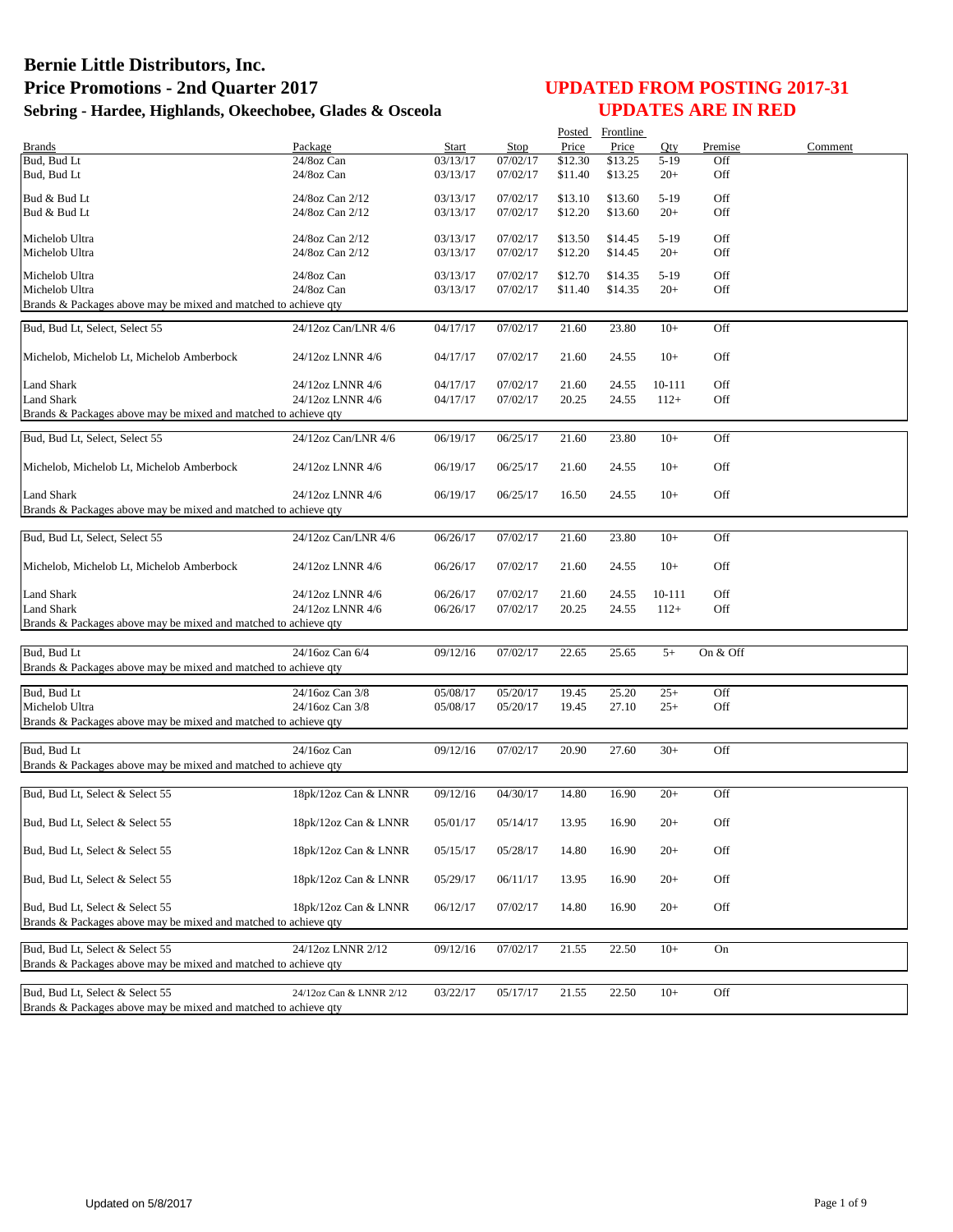|                                                                 |                         |          |          | Posted  | Frontline |           |         |         |
|-----------------------------------------------------------------|-------------------------|----------|----------|---------|-----------|-----------|---------|---------|
| <b>Brands</b>                                                   | Package                 | Start    | Stop     | Price   | Price     | Oty       | Premise | Comment |
| Bud, Bud Lt, Select & Select 55                                 | 24/12oz Can & LNNR 2/12 | 05/18/17 | 05/28/17 | 21.55   | 22.50     | 10-49     | Off     |         |
| Bud, Bud Lt, Select & Select 55                                 | 24/12oz Can & LNNR 2/12 | 05/18/17 | 05/28/17 | 17.80   | 22.50     | $50+$     | Off     |         |
|                                                                 |                         |          |          |         |           |           |         |         |
| Bud & Bud Light                                                 | 24/16oz CALNR 3/8       | 05/18/17 | 05/28/17 | 25.45   | 27.60     | $1+$      | Off     |         |
|                                                                 |                         |          |          |         |           |           |         |         |
| Michelob, Mich Lt, Ultra, Ultra Amber, Amber Bock,              |                         |          |          |         |           |           |         |         |
| Ultra Lime                                                      | 24/12oz Can & LNNR 2/12 | 05/18/17 | 05/28/17 | 23.90   | 24.85     | 5-49      | Off     |         |
| Michelob, Mich Lt, Ultra, Ultra Amber, Amber Bock,              |                         |          |          |         |           |           |         |         |
| Ultra Lime                                                      | 24/12oz Can & LNNR 2/12 | 05/18/17 | 05/28/17 | 17.80   | 24.85     | $50+$     | Off     |         |
|                                                                 |                         |          |          |         |           |           |         |         |
| BLL Rita Family (Lime, Straw, Mango, Raz, Orange,               |                         |          |          |         |           |           |         |         |
| Grape, Peach & Seasonal)                                        | 24/8oz Can 2/12         | 05/18/17 | 05/28/17 | 23.15   | 24.10     | $1-6$     | Off     |         |
| BLL Rita Family (Lime, Straw, Mango, Raz, Orange,               |                         |          |          |         |           |           |         |         |
| Grape, Peach & Seasonal)                                        | 24/8oz Can 2/12         | 05/18/17 | 05/28/17 | 21.30   | 24.10     | 7-49      | Off     |         |
| BLL Rita Family (Lime, Straw, Mango, Raz, Orange,               |                         |          |          |         |           |           |         |         |
| Grape, Peach & Seasonal)                                        | 24/8oz Can 2/12         | 05/18/17 | 05/28/17 | 17.80   | 24.10     | $50+$     | Off     |         |
|                                                                 |                         |          |          |         |           |           |         |         |
|                                                                 |                         |          |          |         |           |           |         |         |
| Michelob Ultra                                                  | 24/16oz CALNR 3/8       | 05/18/17 | 05/28/17 | 35.85   | 37.25     | $5+$      | Off     |         |
| Brands & Packages above may be mixed and matched to achieve qty |                         |          |          |         |           |           |         |         |
|                                                                 |                         |          |          |         |           |           |         |         |
| Bud, Bud Lt, Select & Select 55                                 | 24/12oz Can & LNNR 2/12 | 05/29/17 | 06/21/17 | 21.55   | 22.50     | $10+$     | Off     |         |
| Brands & Packages above may be mixed and matched to achieve qty |                         |          |          |         |           |           |         |         |
|                                                                 |                         |          |          |         |           |           |         |         |
| Bud, Bud Lt, Select & Select 55                                 | 24/12oz Can & LNNR 2/12 | 06/22/17 | 07/02/17 | 21.55   | 22.50     | 10-49     | Off     |         |
| Bud, Bud Lt, Select & Select 55                                 | 24/12oz Can & LNNR 2/12 | 06/22/17 | 07/02/17 | 17.80   | 22.50     | $50+$     | Off     |         |
|                                                                 |                         |          |          |         |           |           |         |         |
| Bud & Bud Light                                                 | 24/16oz CALNR 3/8       | 06/22/17 | 07/02/17 | 25.45   | 27.60     | $1+$      | Off     |         |
|                                                                 |                         |          |          |         |           |           |         |         |
| Michelob, Mich Lt, Ultra, Ultra Amber, Amber Bock,              |                         |          |          |         |           |           |         |         |
| Ultra Lime                                                      | 24/12oz Can & LNNR 2/12 | 06/22/17 | 07/02/17 | 23.90   | 24.85     | 5-49      | Off     |         |
| Michelob, Mich Lt, Ultra, Ultra Amber, Amber Bock,              |                         |          |          |         |           |           |         |         |
| Ultra Lime                                                      | 24/12oz Can & LNNR 2/12 | 06/22/17 | 07/02/17 | 17.80   | 24.85     | $50+$     | Off     |         |
|                                                                 |                         |          |          |         |           |           |         |         |
| Michelob Ultra                                                  | 24/16oz CALNR 3/8       | 06/22/17 | 07/02/17 | 35.85   | 37.25     | $5+$      | Off     |         |
| Brands & Packages above may be mixed and matched to achieve qty |                         |          |          |         |           |           |         |         |
|                                                                 |                         |          |          |         |           |           |         |         |
| Bud, Bud Lt, Select & Select 55                                 | $24/12$ oz Can          | 09/12/16 | 07/02/17 | 20.75   | 22.60     | $10 - 44$ | Off     |         |
| Bud, Bud Lt, Select & Select 55                                 | $24/12$ oz Can          | 09/12/16 | 07/02/17 | 19.75   | 22.60     | $45+$     | Off     |         |
|                                                                 |                         |          |          |         |           |           |         |         |
| Bud, Bud Lt,                                                    | 24/12oz LNNR            | 09/12/16 | 07/02/17 | 20.75   | 22.60     | $10 - 44$ | Off     |         |
| Bud, Bud Lt,                                                    | 24/12oz LNNR            | 09/12/16 | 07/02/17 | 19.75   | 22.60     | $45+$     | Off     |         |
|                                                                 |                         |          |          |         |           |           |         |         |
| <b>Bud Light Lime</b>                                           | 24/12oz LNNR/Can        | 09/12/16 | 07/02/17 | 22.20   | 24.10     | $10 - 44$ | Off     |         |
|                                                                 | 24/12oz LNNR/Can        | 09/12/16 |          | 19.75   |           |           | Off     |         |
| <b>Bud Light Lime</b>                                           |                         |          | 07/02/17 |         | 24.10     | $45+$     |         |         |
|                                                                 |                         |          |          |         |           |           |         |         |
| Michelob Ultra                                                  | 24/12oz Can & LNNR      | 09/12/16 | 07/02/17 | 22.20   | 24.10     | $10 - 44$ | Off     |         |
| Michelob Ultra                                                  | 24/12oz Can & LNNR      | 09/12/16 | 07/02/17 | 20.70   | 24.10     | $45+$     | Off     |         |
| Brands & Packages above may be mixed and matched to achieve qty |                         |          |          |         |           |           |         |         |
| Bud, Bud Light, Select                                          | 24/16oz ALNR/CALNR      | 01/02/17 | 07/02/17 | \$21.55 | \$28.50   | $144+$    | On      |         |
| Brands & Packages above may be mixed and matched to achieve qty |                         |          |          |         |           |           |         |         |
|                                                                 |                         |          |          |         |           |           |         |         |
| Bud, Bud Lt                                                     | 24/16oz CALNR           | 09/12/16 | 07/02/17 | 24.85   | 28.50     | $98+$     | Off     |         |
| Brands & Packages above may be mixed and matched to achieve qty |                         |          |          |         |           |           |         |         |
|                                                                 |                         |          |          |         |           |           |         |         |
| Bud, Bud Lt                                                     | 20/16oz CALNR           | 02/06/17 | 07/02/17 | 17.95   | 23.00     | $33+$     | Off     |         |
|                                                                 |                         |          |          |         |           |           |         |         |
| Bud, Bud Lt                                                     | 20/16oz CALNR           | 04/17/17 | 07/02/17 | 17.45   | 23.00     | $66+$     | Off     |         |
| Brands & Packages above may be mixed and matched to achieve gty |                         |          |          |         |           |           |         |         |
|                                                                 |                         |          |          |         |           |           |         |         |
| Bud Lt Lime & Platinum                                          | 24/16 CALNR 3/8         | 03/27/17 | 07/02/17 | 30.67   | 36.15     | $10+$     | On      |         |
| Brands & Packages above may be mixed and matched to achieve qty |                         |          |          |         |           |           |         |         |
|                                                                 |                         |          |          |         |           |           |         |         |
| Oculto                                                          | 24/12oz LNNR 2/12       | 09/12/16 | 07/02/17 | 26.65   | 29.90     | $20+$     | Off     |         |
| Brands & Packages above may be mixed and matched to achieve qty |                         |          |          |         |           |           |         |         |
|                                                                 |                         |          |          |         |           |           |         |         |
| BL Lime, Platinum, Black Crown, Mich Lt & Ultra                 | 18/12oz LNNR/Cans       | 09/12/16 | 04/30/17 | 16.95   | 18.45     | $5 - 59$  | Off     |         |
| BL Lime, Platinum, Black Crown, Mich Lt & Ultra                 | 18/12oz LNNR/Cans       | 09/12/16 | 04/30/17 | 15.85   | 18.45     | $60+$     | Off     |         |
|                                                                 |                         |          |          |         |           |           |         |         |
| Mich Ultra & Light                                              | 18/12oz LNNR/Cans       | 05/01/17 | 07/02/17 | 16.95   | 18.45     | $5 - 59$  | Off     |         |
| Mich Ultra & Light                                              | 18/12oz LNNR/Cans       | 05/01/17 | 07/02/17 | 15.85   | 18.45     | $60+$     | Off     |         |
| Brands & Packages above may be mixed and matched to achieve qty |                         |          |          |         |           |           |         |         |
|                                                                 |                         |          |          |         |           |           |         |         |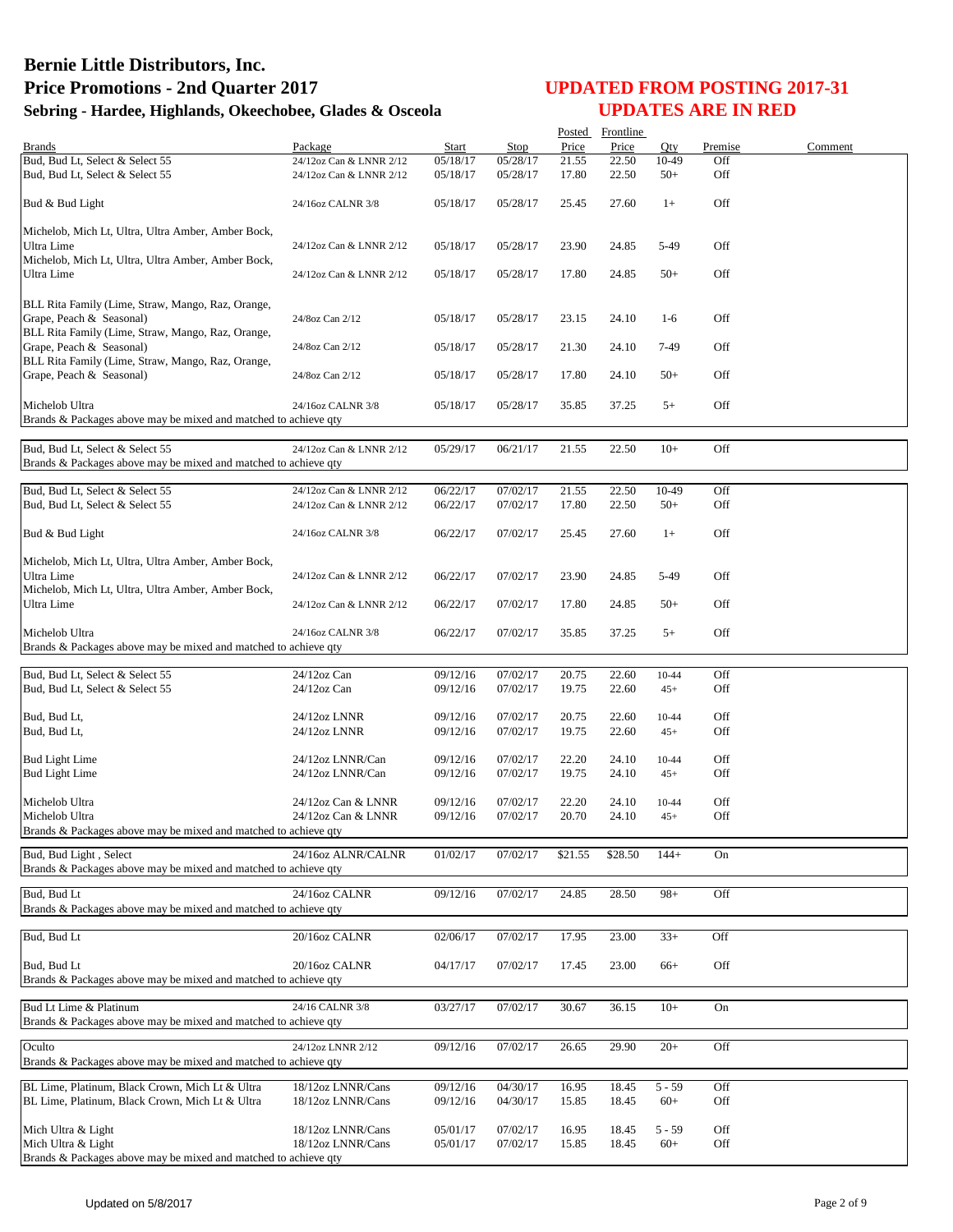|                                                                                      |                                            |                      |                      | Posted         | Frontline      |                |                 |         |
|--------------------------------------------------------------------------------------|--------------------------------------------|----------------------|----------------------|----------------|----------------|----------------|-----------------|---------|
| <b>Brands</b>                                                                        | Package                                    | Start                | Stop                 | Price          | Price          | Qty            | Premise         | Comment |
| Mich, Mic Lt, Ultra, Ultra Amber, Amberbock & Ultra<br>Lime Cactus                   | 24/12oz Can/LNNR 2/12                      | 11/24/16             | 05/17/17             | 23.90          | 24.85          | $5+$           | Off             |         |
| Michelob Ultra                                                                       | 24/16oz CALNR 3/8                          | 11/24/16             | 05/17/17             | 35.85          | 37.25          | $5+$           | Off             |         |
| Brands & Packages above may be mixed and matched to achieve qty                      |                                            |                      |                      |                |                |                |                 |         |
|                                                                                      |                                            |                      |                      |                |                |                |                 |         |
| Mich, Mic Lt, Ultra, Ultra Amber, Amberbock & Ultra                                  |                                            |                      |                      |                |                |                |                 |         |
| Lime Cactus<br>Michelob Ultra                                                        | 24/12oz Can/LNNR 2/12<br>24/16oz CALNR 3/8 | 05/29/17<br>05/29/17 | 06/21/17<br>06/21/17 | 23.90<br>35.85 | 24.85<br>37.25 | $5+$<br>$5+$   | Off<br>Off      |         |
| Brands & Packages above may be mixed and matched to achieve qty                      |                                            |                      |                      |                |                |                |                 |         |
|                                                                                      |                                            |                      |                      |                |                |                |                 |         |
| BL Lime, Platinum, Black Crown & Landshark<br>BL Lime, Platinum & Landshark          | 24/12oz LNNR 2/12<br>24/12oz Cans 2/12     | 09/12/16<br>09/12/16 | 07/02/17<br>07/02/17 | 20.45<br>20.45 | 24.10<br>24.10 | $10+$<br>$10+$ | <b>ON</b><br>0N |         |
| Brands & Packages above may be mixed and matched to achieve qty                      |                                            |                      |                      |                |                |                |                 |         |
|                                                                                      |                                            |                      |                      |                |                |                |                 |         |
| BL Lime, Platinum & Black Crown                                                      | 24/12oz Cans/LNNR 2/12                     | 03/22/17             | 04/30/17             | 23.15          | 24.10          | $1+$           | Off             |         |
| BLL Rita Family (Lime, Straw, Mango, Raz, Orange, Grape,                             |                                            |                      |                      |                |                |                |                 |         |
| Peach & Seasonal)                                                                    | 24/8oz Can 2/12                            | 03/22/17             | 04/30/17             | 23.15          | 24.10          | $1-6$          | Off             |         |
| BLL Rita Family (Lime, Straw, Mango, Raz, Orange, Grape,                             |                                            |                      |                      |                |                |                | Off             |         |
| Peach & Seasonal)<br>Brands & Packages above may be mixed and matched to achieve qty | 24/8oz Can 2/12                            | 03/22/17             | 04/30/17             | 21.30          | 24.10          | $7+$           |                 |         |
|                                                                                      |                                            |                      |                      |                |                |                |                 |         |
| BL Lime, Platinum & Black Crown                                                      | 24/12oz Cans/LNNR 2/12                     | 05/01/17             | 05/07/17             | 23.15          | 24.10          | $1+$           | Off             |         |
| BLL Rita Family (Lime, Straw, Mango, Raz, Orange, Grape,                             |                                            |                      |                      |                |                |                |                 |         |
| Peach & Seasonal)                                                                    | 24/8oz Can 2/12                            | 05/01/17             | 05/07/17             | 23.15          | 24.10          | $1-6$          | Off             |         |
| BLL Rita Family (Lime, Straw, Mango, Raz, Orange, Grape,                             |                                            |                      |                      |                |                |                |                 |         |
| Peach & Seasonal)<br>BLL Rita Family (Lime, Straw, Mango, Raz, Orange, Grape,        | 24/8oz Can 2/12                            | 05/01/17             | 05/07/17             | 21.30          | 24.10          | $7 - 26$       | Off             |         |
| Peach & Seasonal)                                                                    | 24/8oz Can 2/12                            | 05/01/17             | 05/07/17             | 13.70          | 24.10          | $27+$          | Off             |         |
| Brands & Packages above may be mixed and matched to achieve qty                      |                                            |                      |                      |                |                |                |                 |         |
| BL Lime, Platinum & Black Crown                                                      | 24/12oz Cans/LNNR 2/12                     | 05/08/17             | 05/17/17             | 23.15          | 24.10          | $1+$           | Off             |         |
|                                                                                      |                                            |                      |                      |                |                |                |                 |         |
| BLL Rita Family (Lime, Straw, Mango, Raz, Orange, Grape,                             |                                            |                      |                      |                |                |                |                 |         |
| Peach & Seasonal)                                                                    | 24/8oz Can 2/12                            | 05/08/17             | 05/17/17             | 23.15          | 24.10          | $1-6$          | Off             |         |
| BLL Rita Family (Lime, Straw, Mango, Raz, Orange, Grape,<br>Peach & Seasonal)        | 24/8oz Can 2/12                            | 05/08/17             | 05/17/17             | 21.30          | 24.10          | $7+$           | Off             |         |
| Brands & Packages above may be mixed and matched to achieve qty                      |                                            |                      |                      |                |                |                |                 |         |
| BL Lime, Platinum & Black Crown                                                      | 24/12oz Cans/LNNR 2/12                     | 05/29/17             | 06/25/17             | 23.15          | 24.10          | $1+$           | Off             |         |
|                                                                                      |                                            |                      |                      |                |                |                |                 |         |
| BLL Rita Family (Lime, Straw, Mango, Raz, Orange, Grape,                             |                                            |                      |                      |                |                |                |                 |         |
| Peach & Seasonal)                                                                    | 24/8oz Can 2/12                            | 05/29/17             | 06/25/17             | 23.15          | 24.10          | $1-6$          | Off             |         |
| BLL Rita Family (Lime, Straw, Mango, Raz, Orange, Grape,<br>Peach & Seasonal)        | 24/8oz Can 2/12                            | 05/29/17             | 06/25/17             | 21.30          | 24.10          | $7+$           | Off             |         |
| Brands & Packages above may be mixed and matched to achieve qty                      |                                            |                      |                      |                |                |                |                 |         |
| BL Lime, Platinum & Black Crown                                                      | 24/12oz Cans/LNNR 2/12                     | 06/26/17             | 07/02/17             | 23.15          | 24.10          | $1+$           | Off             |         |
|                                                                                      |                                            |                      |                      |                |                |                |                 |         |
| BLL Rita Family (Lime, Straw, Mango, Raz, Orange, Grape,                             |                                            |                      |                      |                |                |                |                 |         |
| Peach & Seasonal)                                                                    | 24/8oz Can 2/12                            | 06/26/17             | 07/02/17             | 23.15          | 24.10          | $1-6$          | Off             |         |
| BLL Rita Family (Lime, Straw, Mango, Raz, Orange, Grape,<br>Peach & Seasonal)        | 24/8oz Can 2/12                            | 06/26/17             | 07/02/17             | 21.30          | 24.10          | $7 - 26$       | Off             |         |
| BLL Rita Family (Lime, Straw, Mango, Raz, Orange, Grape,                             |                                            |                      |                      |                |                |                |                 |         |
| Peach & Seasonal)                                                                    | 24/8oz Can 2/12                            | 06/26/17             | 07/02/17             | 13.70          | 24.10          | $27+$          | Off             |         |
| Brands & Packages above may be mixed and matched to achieve qty                      |                                            |                      |                      |                |                |                |                 |         |
| Bud Lt Platinum & Black Crown                                                        | 24/12oz LNNR 4/6                           | 05/01/17             | 05/07/17             | 21.60          | 24.55          | $10+$          | Off             |         |
|                                                                                      |                                            |                      |                      |                |                |                |                 |         |
| <b>Bud Light Lime</b>                                                                | 24/12oz LNNR 4/6                           | 05/01/17             | 05/07/17             | 21.60          | 24.55          | $10 - 14$      | Off             |         |
| <b>Bud Light Lime</b>                                                                | 24/12oz LNNR 4/6                           | 05/01/17             | 05/07/17             | 15.50          | 24.55          | $15+$          | Off             |         |
| Brands & Packages above may be mixed and matched to achieve qty                      |                                            |                      |                      |                |                |                |                 |         |
| Bud Light Lime, Platinum & Black Crown                                               | 24/12oz LNNR 4/6                           | 05/08/17             | 07/02/17             | 21.60          | 24.55          | $10+$          | Off             |         |
| Brands & Packages above may be mixed and matched to achieve qty                      |                                            |                      |                      |                |                |                |                 |         |
|                                                                                      |                                            |                      |                      |                |                |                |                 |         |
| Busch, Busch Lt, Nat Lt, Nat Ice & Rolling Rock                                      | $24/12$ oz Can S/C                         | 01/16/17             | 07/02/17             | 15.35          | 17.00          | 15-76          | Off             |         |
| Busch, Busch Lt, Nat Lt, Nat Ice & Rolling Rock                                      | 24/12oz Can S/C                            | 01/16/17             | 07/02/17             | 13.80          | 17.00          | $77+$          | Off             |         |
| <b>Natty Daddy</b>                                                                   | 24/12oz Can S/C                            | 01/16/17             | 07/02/17             | 15.35          | 16.10          | $1 - 4$        | Off             |         |
| <b>Natty Daddy</b>                                                                   | 24/12oz Can S/C                            | 01/16/17             | 07/02/17             | 14.35          | 16.10          | 5-76           | Off             |         |
| Natty Daddy                                                                          | 24/12oz Can S/C                            | 01/16/17             | 07/02/17             | 13.80          | 16.10          | $77+$          | Off             |         |
| Brands & Packages above may be mixed and matched to achieve qty                      |                                            |                      |                      |                |                |                |                 |         |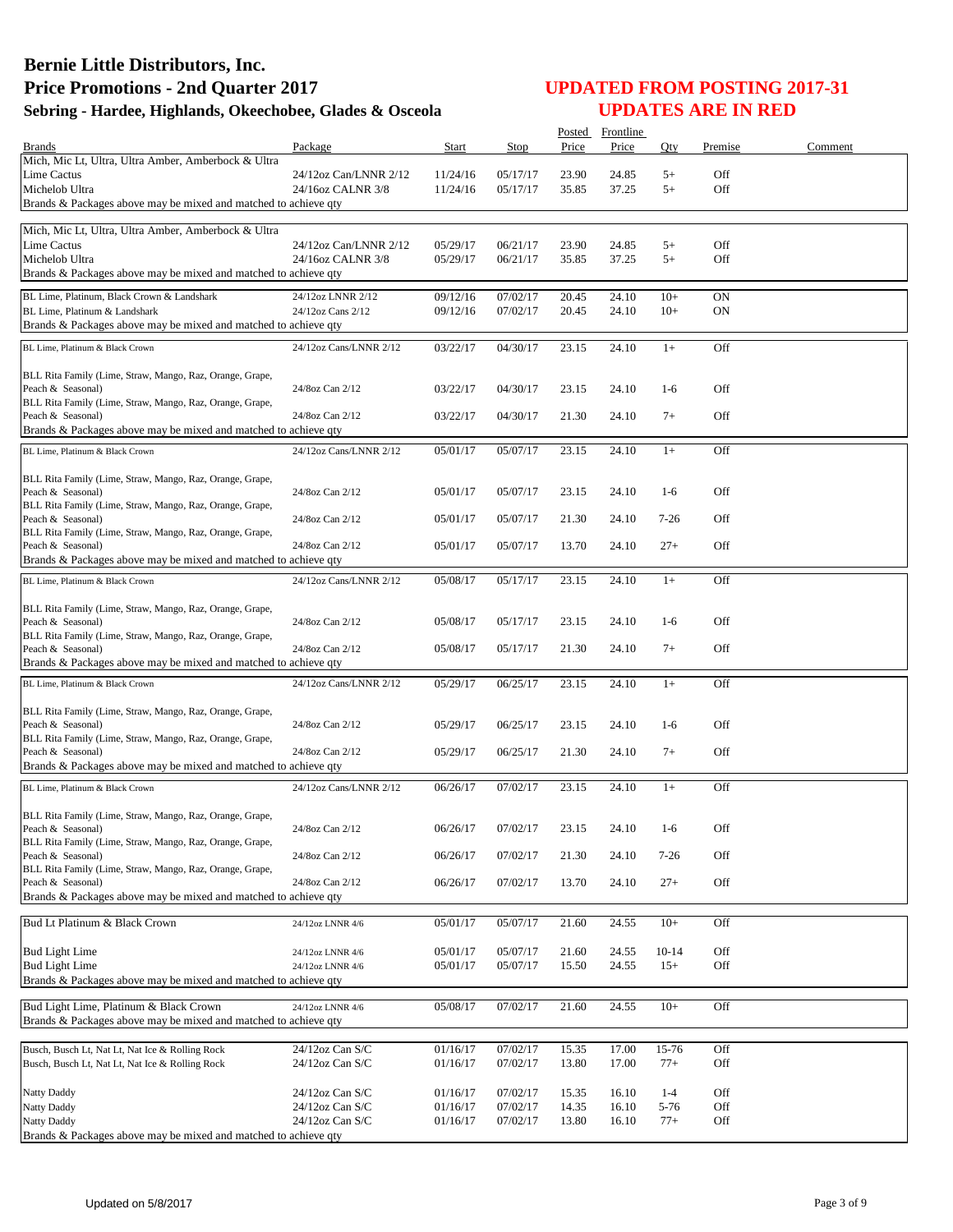|                                                                                                     |                     |              |          | Posted  | Frontline |           |         |         |
|-----------------------------------------------------------------------------------------------------|---------------------|--------------|----------|---------|-----------|-----------|---------|---------|
| <b>Brands</b>                                                                                       | Package             | <b>Start</b> | Stop     | Price   | Price     | Qty       | Premise | Comment |
| Busch, Busch Lt, Nat Lt, Nat Ice, Bud Ice, Rolling Rock                                             |                     |              |          |         |           |           |         |         |
| & Busch Ice                                                                                         | 18/12oz Cans/LNNR   | 04/03/17     | 04/16/17 | 10.95   | 12.40     | 20-39     | Off     |         |
| Busch, Busch Lt, Nat Lt, Nat Ice, Bud Ice, Rolling Rock                                             |                     |              |          |         |           |           |         |         |
| & Busch Ice<br>Brands & Packages above may be mixed and matched to achieve qty                      | 18/12oz Cans/LNNR   | 04/03/17     | 04/16/17 | 9.35    | 12.40     | $40+$     | Off     |         |
|                                                                                                     |                     |              |          |         |           |           |         |         |
| Busch, Busch Lt, Nat Lt, Nat Ice, Bud Ice, Rolling Rock                                             |                     |              |          |         |           |           |         |         |
| & Busch Ice                                                                                         | 18/12oz Cans/LNNR   | 04/17/17     | 07/02/17 | 9.35    | 12.40     | $40+$     | Off     |         |
| Brands & Packages above may be mixed and matched to achieve qty                                     |                     |              |          |         |           |           |         |         |
|                                                                                                     |                     |              |          |         |           |           |         |         |
| Bud Ice, King Cobra, High Gravity, Natty Daddy &                                                    |                     |              |          |         |           |           |         |         |
| <b>Rolling Rock</b>                                                                                 | 24/16oz Can 6/4     | 01/02/17     | 07/02/17 | \$15.95 | \$19.55   | $5+$      | Off     |         |
| Brands & Packages above may be mixed and matched to achieve qty                                     |                     |              |          |         |           |           |         |         |
| Busch, Busch Lt, Natural Lt, Natural Ice                                                            | 24/16oz Can 6/4     | 04/24/17     | 04/29/17 | \$16.55 | \$19.55   | $20+$     | Off     |         |
| Brands & Packages above may be mixed and matched to achieve qty                                     |                     |              |          |         |           |           |         |         |
|                                                                                                     |                     |              |          |         |           |           |         |         |
| Spiked Seltzer Family (Lime, Orange, Gpfrt, Cran)                                                   | 24/12oz LNR-Can 4/6 | 04/24/17     | 04/29/17 | \$19.20 | \$28.50   | $5+$      | Off     |         |
| Brands & Packages above may be mixed and matched to achieve qty                                     |                     |              |          |         |           |           |         |         |
|                                                                                                     |                     |              |          |         |           |           |         |         |
| Shock Top & Shock Top Sampler                                                                       | 24/12oz LNNR        | 09/12/16     | 07/02/17 | 19.70   | 27.75     | $56+$     | Off     |         |
| Shock Top & Shock Top Lemon                                                                         | $15/12$ oz Can      | 09/12/16     | 07/02/17 | 13.65   | 15.25     | $50+$     | Off     |         |
|                                                                                                     |                     |              |          |         |           |           |         |         |
| Shock Top & Shock Top Lemon                                                                         | 30/12oz Can 2/15    | 09/12/16     | 07/02/17 | 25.70   | 28.90     | $25+$     | Off     |         |
| Shock Top, Apple Wheat, Lemon, Pumpkin, Rasp, IPA, Winter Combo,                                    |                     |              |          |         |           |           |         |         |
| Choc, Pretzel, Ginger, Ruby Red                                                                     | 24/12oz LNNR 4/6    | 03/13/17     | 06/10/17 | 27.10   | 27.75     | $1-19$    | Off     |         |
| Shock Top, Apple Wheat, Lemon, Pumpkin, Rasp, IPA, Winter Combo,<br>Choc, Pretzel, Ginger, Ruby Red | 24/12oz LNNR 4/6    | 03/13/17     | 06/10/17 | 26.10   | 27.75     | $20 - 55$ | Off     |         |
| Shock Top, Apple Wheat, Lemon, Pumpkin, Rasp, IPA, Winter Combo,                                    |                     |              |          |         |           |           |         |         |
| Choc, Pretzel, Ginger, Ruby Red                                                                     | 24/12oz LNNR 4/6    | 03/13/17     | 06/10/17 | 25.10   | 27.75     | 56-111    | Off     |         |
| Shock Top, Apple Wheat, Lemon, Pumpkin, Rasp, IPA, Winter Combo,                                    |                     |              |          |         |           |           |         |         |
| Choc, Pretzel, Ginger, Ruby Red                                                                     | 24/12oz LNNR 4/6    | 03/13/17     | 06/10/17 | 24.10   | 27.75     | $112+$    | Off     |         |
| Brands & Packages above may be mixed and matched to achieve qty                                     |                     |              |          |         |           |           |         |         |
| Shock Top, Apple Wheat, Lemon, Pumpkin, Rasp, IPA, Winter Combo,                                    |                     |              |          |         |           |           |         |         |
| Choc, Pretzel, Ginger, Ruby Red<br>Shock Top, Apple Wheat, Lemon, Pumpkin, Rasp, IPA, Winter Combo, | 24/12oz LNNR 4/6    | 06/12/17     | 06/18/17 | 27.10   | 27.75     | $1 - 19$  | Off     |         |
| Choc, Pretzel, Ginger, Ruby Red                                                                     | 24/12oz LNNR 4/6    | 06/12/17     | 06/18/17 | 19.20   | 27.75     | $20+$     | Off     |         |
| Brands & Packages above may be mixed and matched to achieve qty                                     |                     |              |          |         |           |           |         |         |
|                                                                                                     |                     |              |          |         |           |           |         |         |
| Shock Top, Apple Wheat, Lemon, Pumpkin, Rasp, IPA, Winter Combo,                                    |                     |              |          |         |           |           |         |         |
| Choc, Pretzel, Ginger, Ruby Red<br>Shock Top, Apple Wheat, Lemon, Pumpkin, Rasp, IPA, Winter Combo, | 24/12oz LNNR 4/6    | 06/19/17     | 09/02/17 | 27.10   | 27.75     | $1-19$    | Off     |         |
| Choc, Pretzel, Ginger, Ruby Red                                                                     | 24/12oz LNNR 4/6    | 06/19/17     | 09/02/17 | 26.10   | 27.75     | 20-55     | Off     |         |
| Shock Top, Apple Wheat, Lemon, Pumpkin, Rasp, IPA, Winter Combo,                                    |                     |              |          |         |           |           |         |         |
| Choc, Pretzel, Ginger, Ruby Red                                                                     | 24/12oz LNNR 4/6    | 06/19/17     | 09/02/17 | 25.10   | 27.75     | 56-111    | Off     |         |
| Shock Top, Apple Wheat, Lemon, Pumpkin, Rasp, IPA, Winter Combo,<br>Choc, Pretzel, Ginger, Ruby Red | 24/12oz LNNR 4/6    | 06/19/17     | 09/02/17 | 24.10   | 27.75     | $112+$    | Off     |         |
| Brands & Packages above may be mixed and matched to achieve qty                                     |                     |              |          |         |           |           |         |         |
|                                                                                                     |                     |              |          |         |           |           |         |         |
| Wild Blue & Redbridge                                                                               | 24/12oz LNNR 4/6    | 11/14/16     | 07/02/17 | 28.65   | 29.35     | $28+$     | Off     |         |
| Brands & Packages above may be mixed and matched to achieve qty                                     |                     |              |          |         |           |           |         |         |
|                                                                                                     |                     |              |          |         |           |           |         |         |
| Kirin Ichiban & Kirin Light                                                                         | 24/12oz LNNR 4/6    | 11/14/16     | 07/02/17 | 23.50   | 27.75     | $10+$     | Off     |         |
| Brands & Packages above may be mixed and matched to achieve qty                                     |                     |              |          |         |           |           |         |         |
|                                                                                                     |                     |              |          |         |           |           |         |         |
| Becks, Lt, Dark, Oktob, Sapphire, Becks NA, St Pauli &                                              |                     |              |          |         |           |           |         |         |
| <b>Bass</b>                                                                                         | 24/12oz LNNR 4/6    | 09/12/16     | 05/21/17 | 22.05   | 24.55     | 56-111    | Off     |         |
| Becks, Lt, Dark, Oktob, Sapphire, Becks NA, St Pauli &                                              |                     |              |          |         |           |           | Off     |         |
| <b>Bass</b><br>Brands & Packages above may be mixed and matched to achieve qty                      | 24/12oz LNNR 4/6    | 09/12/16     | 05/21/17 | 19.80   | 24.55     | $112+$    |         |         |
|                                                                                                     |                     |              |          |         |           |           |         |         |
| Becks, Lt, Dark, Oktob, Sapphire                                                                    | 24/12oz LNNR 4/6    | 05/22/17     | 05/28/17 | 15.85   | 24.55     | $20+$     | Off     |         |
|                                                                                                     |                     |              |          |         |           |           |         |         |
| Bass Ale, S Pauli & Beck's NA                                                                       | 24/12oz LNNR 4/6    | 05/22/17     | 05/28/17 | 22.05   | 24.55     | 56-111    | Off     |         |
| Bass Ale, St Pauli & Beck's NA                                                                      | 24/12oz LNNR 4/6    | 05/22/17     | 05/28/17 | 19.80   | 24.55     | $112+$    | Off     |         |
| Brands & Packages above may be mixed and matched to achieve qty                                     |                     |              |          |         |           |           |         |         |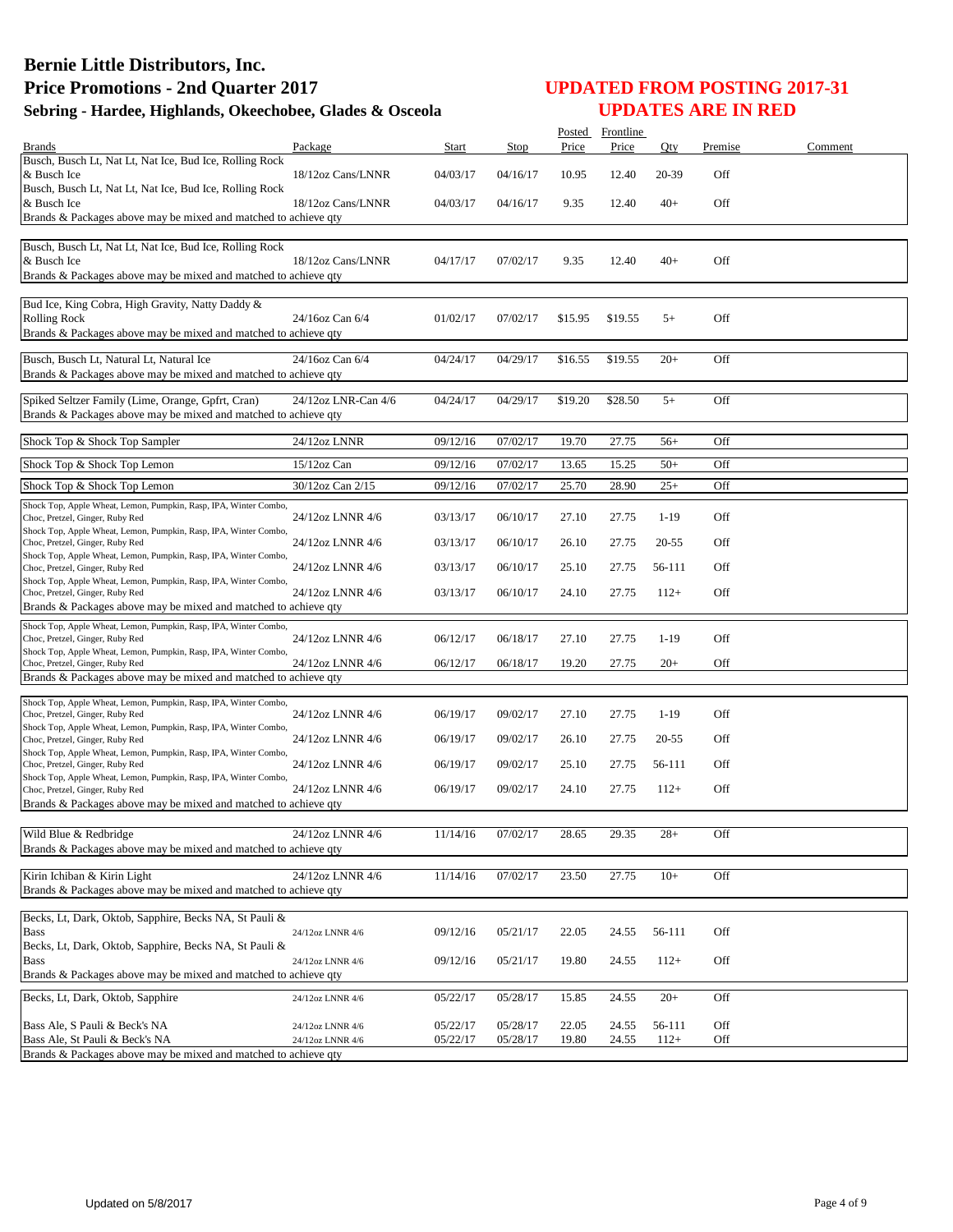| <b>Brands</b>                                                                        | Package                                        | Start                | Stop                 | Price          | Posted Frontline<br>Price | Oty              | Premise    | Comment               |
|--------------------------------------------------------------------------------------|------------------------------------------------|----------------------|----------------------|----------------|---------------------------|------------------|------------|-----------------------|
| Becks, Lt, Dark, Oktob, Sapphire, Becks NA, St Pauli &                               |                                                |                      |                      |                |                           |                  |            |                       |
| Bass<br>Becks, Lt, Dark, Oktob, Sapphire, Becks NA, St Pauli &                       | 24/12oz LNNR 4/6                               | 05/29/17             | 07/02/17             | 22.05          | 24.55                     | 56-111           | Off        |                       |
| Bass<br>Brands & Packages above may be mixed and matched to achieve qty              | 24/12oz LNNR 4/6                               | 05/29/17             | 07/02/17             | 19.80          | 24.55                     | $112+$           | Off        |                       |
|                                                                                      |                                                |                      |                      |                |                           |                  |            |                       |
| Becks, Light, Dark, Oktoberfest, Sapphire, St Pauli &<br>Bass                        | 24/12oz LNNR/CAN 2/12                          | 03/06/17             | 04/16/17             | 20.35          | 24.10                     | 56-111           | Off        |                       |
| Becks, Light, Dark, Oktoberfest, Sapphire, St Pauli &<br>Bass                        | 24/12oz LNNR/CAN 2/12                          | 03/06/17             | 04/16/17             | 19.80          | 24.10                     | $112+$           | Off        |                       |
| Land Shark                                                                           | 24/12oz LNNR/CAN 2/12                          | 03/06/17             | 04/16/17             | 22.15          | 24.10                     | 56-111           | Off        |                       |
| <b>Land Shark</b>                                                                    | 24/12oz LNNR/CAN 2/12                          | 03/06/17             | 04/16/17             | 20.35          | 24.10                     | $112+$           | Off        |                       |
| Brands & Packages above may be mixed and matched to achieve qty                      |                                                |                      |                      |                |                           |                  |            |                       |
| Becks, Light, Dark, Oktoberfest, Sapphire, St Pauli &                                |                                                |                      |                      |                |                           |                  |            |                       |
| <b>Bass</b>                                                                          | 24/12oz LNNR/CAN 2/12                          | 04/17/17             | 04/23/17             | 19.20          | 24.10                     | $10+$            | Off        |                       |
| Land Shark<br>Brands & Packages above may be mixed and matched to achieve qty        | 24/12oz LNNR/CAN 2/12                          | 04/17/17             | 04/23/17             | 19.20          | 24.10                     | $10+$            | Off        |                       |
|                                                                                      |                                                |                      |                      |                |                           |                  |            |                       |
| Becks, Light, Dark, Oktoberfest, Sapphire, St Pauli &<br>Bass                        | 24/12oz LNNR/CAN 2/12                          | 04/24/17             | 05/07/17             | 20.35          | 24.10                     | 56-111           | Off        |                       |
| Becks, Light, Dark, Oktoberfest, Sapphire, St Pauli &<br>Bass                        | 24/12oz LNNR/CAN 2/12                          | 04/24/17             | 05/07/17             | 19.80          | 24.10                     | $112+$           | Off        |                       |
|                                                                                      |                                                |                      |                      |                |                           |                  |            |                       |
| <b>Land Shark</b><br><b>Land Shark</b>                                               | 24/12oz LNNR/CAN 2/12<br>24/12oz LNNR/CAN 2/12 | 04/24/17<br>04/24/17 | 05/07/17<br>05/07/17 | 22.15<br>20.35 | 24.10<br>24.10            | 56-111<br>$112+$ | Off<br>Off |                       |
| Brands & Packages above may be mixed and matched to achieve qty                      |                                                |                      |                      |                |                           |                  |            |                       |
|                                                                                      |                                                |                      |                      |                |                           |                  |            |                       |
| Becks, Light, Dark, Oktoberfest, Sapphire, St Pauli &<br><b>Bass</b>                 | 24/12oz LNNR/CAN 2/12                          | 05/08/17             | 05/14/17             | 19.20          | 24.10                     | $10+$            | Off        |                       |
| <b>Beck's Pilsner</b>                                                                | 24/16oz CALNR 3/8                              | 05/08/17             | 05/14/17             | 28.80          | 36.15                     | $10+$            | Off        | <b>New item added</b> |
| <b>Land Shark</b>                                                                    | 24/12oz LNNR/CAN 2/12                          | 05/08/17             | 05/14/17             | 19.20          | 24.10                     | $10+$            | Off        |                       |
| Brands & Packages above may be mixed and matched to achieve qty                      |                                                |                      |                      |                |                           |                  |            |                       |
| Becks, Light, Dark, Oktoberfest, Sapphire, St Pauli &                                |                                                |                      |                      |                |                           |                  |            |                       |
| <b>Bass</b>                                                                          | 24/12oz LNNR/CAN 2/12                          | 05/15/17             | 06/11/17             | 20.35          | 24.10                     | 56-111           | Off        |                       |
| Becks, Light, Dark, Oktoberfest, Sapphire, St Pauli &<br>Bass                        | 24/12oz LNNR/CAN 2/12                          | 05/15/17             | 06/11/17             | 19.80          | 24.10                     | $112+$           | Off        |                       |
| <b>Beck's Pilsner</b>                                                                | 24/16oz CALNR 3/8                              | 05/15/17             | 06/11/17             | 30.52          | 36.15                     | 56-111           | Off        |                       |
| <b>Beck's Pilsner</b>                                                                | 24/16oz CALNR 3/8                              | 05/15/17             | 06/11/17             | 29.70          | 36.15                     | $112+$           | Off        | <b>New item added</b> |
| Land Shark                                                                           | 24/12oz LNNR/CAN 2/12                          | 05/15/17             | 06/11/17             | 22.15          | 24.10                     | 56-111           | Off        |                       |
| Land Shark                                                                           | 24/12oz LNNR/CAN 2/12                          | 05/15/17             | 06/11/17             | 20.35          | 24.10                     | $112+$           | Off        |                       |
| Brands & Packages above may be mixed and matched to achieve qty                      |                                                |                      |                      |                |                           |                  |            |                       |
| Becks, Light, Dark, Oktoberfest, Sapphire, St Pauli &                                |                                                |                      |                      |                |                           |                  |            |                       |
| <b>Bass</b>                                                                          | 24/12oz LNNR/CAN 2/12                          | 06/12/17             | 06/18/17             | 20.20          | 24.10                     | $10+$            | Off        |                       |
| <b>Beck's Pilsner</b>                                                                | 24/16oz CALNR 3/8                              | 06/12/17             | 06/18/17             | 28.80          | 36.15                     | $10+$            | Off        | <b>New item added</b> |
| <b>Land Shark</b><br>Brands & Packages above may be mixed and matched to achieve qty | 24/12oz LNNR/CAN 2/12                          | 06/12/17             | 06/18/17             | 20.20          | 24.10                     | $10+$            | Off        |                       |
|                                                                                      |                                                |                      |                      |                |                           |                  |            |                       |
| Becks, Light, Dark, Oktoberfest, Sapphire, St Pauli &                                |                                                |                      |                      |                |                           |                  |            |                       |
| <b>Bass</b><br>Becks, Light, Dark, Oktoberfest, Sapphire, St Pauli &                 | 24/12oz LNNR/CAN 2/12                          | 06/19/17             | 07/09/17             | 20.35          | 24.10                     | 56-111           | Off        |                       |
| <b>Bass</b>                                                                          | 24/12oz LNNR/CAN 2/12                          | 06/19/17             | 07/09/17             | 19.80          | 24.10                     | $112+$           | Off        |                       |
|                                                                                      |                                                |                      |                      |                |                           |                  |            |                       |
| <b>Beck's Pilsner</b><br><b>Beck's Pilsner</b>                                       | 24/16oz CALNR 3/8<br>24/16oz CALNR 3/8         | 06/19/17<br>06/19/17 | 07/09/17<br>07/09/17 | 30.52<br>29.70 | 36.15<br>36.15            | 56-111<br>$112+$ | Off<br>Off | <b>New item added</b> |
| Land Shark                                                                           | 24/12oz LNNR/CAN 2/12                          | 06/19/17             | 07/09/17             | 22.15          | 24.10                     | 56-111           | Off        |                       |
| Land Shark                                                                           | 24/12oz LNNR/CAN 2/12                          | 06/19/17             | 07/09/17             | 20.35          | 24.10                     | $112+$           | Off        |                       |
| Brands & Packages above may be mixed and matched to achieve qty                      |                                                |                      |                      |                |                           |                  |            |                       |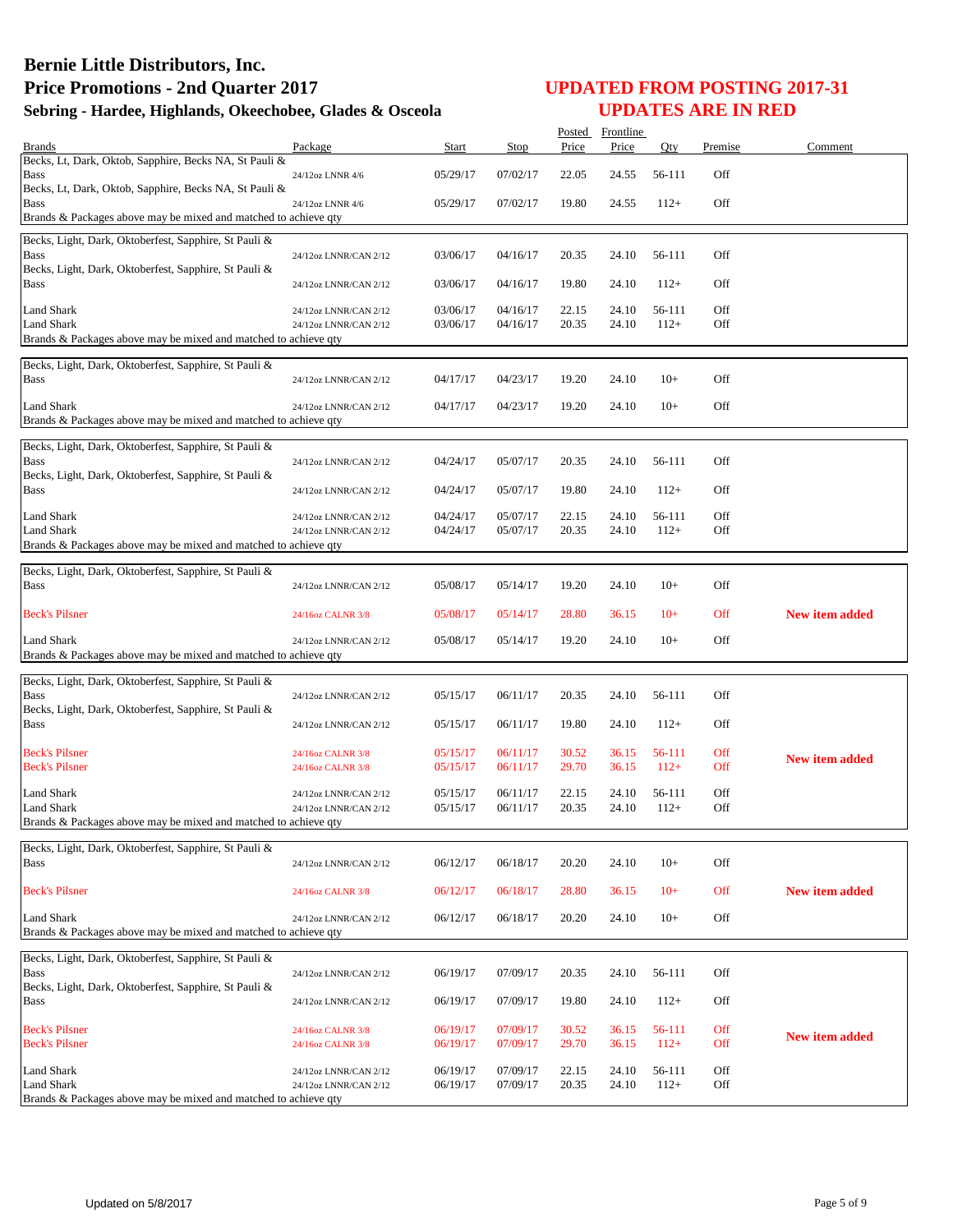|                                                                                                                                    |                      |              |          |       | Posted Frontline |           |         |         |
|------------------------------------------------------------------------------------------------------------------------------------|----------------------|--------------|----------|-------|------------------|-----------|---------|---------|
| <b>Brands</b>                                                                                                                      | Package              | <b>Start</b> | Stop     | Price | Price            | Qty       | Premise | Comment |
| Beck's, Sapphire, Black Crown, BL Lime, Platinum,                                                                                  |                      |              |          |       |                  |           |         |         |
| Michelob Ultra & Landshark                                                                                                         | 24/16oz CAN 6/4      | 02/06/17     | 07/02/17 | 25.75 | 28.00            | $1-2$     | Off     |         |
| Beck's, Sapphire, Black Crown, BL Lime, Platinum,                                                                                  |                      |              |          |       |                  |           |         |         |
| Michelob Ultra & Landshark                                                                                                         | 24/16oz CAN 6/4      | 02/06/17     | 07/02/17 | 24.90 | 28.00            | $3+$      | Off     |         |
|                                                                                                                                    |                      |              |          |       |                  |           |         |         |
| Shock Top, Apple, Lemon, Pumpkin, Shockolate &                                                                                     |                      |              |          |       |                  |           |         |         |
| <b>Twisted Pretzel</b>                                                                                                             | 24/16oz CAN 6/4      | 02/06/17     | 07/02/17 | 29.80 | 33.50            | $1 - 2$   | Off     |         |
| Shock Top, Apple, Lemon, Pumpkin, Shockolate &                                                                                     |                      |              |          |       |                  |           |         |         |
| <b>Twisted Pretzel</b>                                                                                                             | 24/16oz CAN 6/4      | 02/06/17     | 07/02/17 | 24.90 | 33.50            | $3+$      | Off     |         |
|                                                                                                                                    |                      |              |          |       |                  |           |         |         |
| Goose 312, IPA, Green Line & Four Star Pilsner                                                                                     | 24/16oz CAN 6/4      | 02/06/17     | 07/02/17 | 29.80 | 31.95            | $1 - 2$   | Off     |         |
| Goose 312, IPA, Green Line & Four Star Pilsner                                                                                     | 24/16oz CAN 6/4      | 02/06/17     | 07/02/17 | 24.90 | 31.95            | $3+$      | Off     |         |
|                                                                                                                                    |                      |              |          |       |                  |           |         |         |
| Bud Chelada, Bud Lt Chelada                                                                                                        | 24/16oz Can 6/4      | 02/06/17     | 07/02/17 | 29.80 | 33.50            | $1+$      | Off     |         |
|                                                                                                                                    |                      |              |          |       |                  |           |         |         |
| Rita Splash (Lime, Strawberry & Pineapple)                                                                                         | 24/16oz CAN 4/6      | 02/06/17     | 07/02/17 | 29.80 | 37.50            | $1+$      | Off     |         |
|                                                                                                                                    |                      |              |          |       |                  |           |         |         |
| BL Lime Rita Family & Oculto                                                                                                       | 24/16oz CAN 6/4      | 02/06/17     | 07/02/17 | 29.80 | 37.50            | $1+$      | Off     |         |
| Brands & Packages above may be mixed and matched to achieve qty                                                                    |                      |              |          |       |                  |           |         |         |
|                                                                                                                                    |                      |              |          |       |                  |           |         |         |
| <b>Boddington's Pub</b>                                                                                                            | 24/16oz CAN 6/4      | 01/04/16     | 07/02/17 | 39.15 | 41.75            | $72+$     | Off     |         |
|                                                                                                                                    |                      |              |          |       |                  |           |         |         |
|                                                                                                                                    |                      |              |          |       |                  |           |         |         |
| BP Blueberry, Oktoberfest, Pumpkin, Summer, Winter, Spring, Toasted                                                                |                      |              |          |       |                  |           |         |         |
| Lager, Hoptical Illusion, Mosaic Session IPA & Honey Robber                                                                        | 24/12oz LNNR 4/6     | 03/20/17     | 06/18/17 | 27.70 | 30.90            | $25 - 55$ | Off     |         |
|                                                                                                                                    |                      |              |          |       |                  |           |         |         |
| BP Blueberry, Oktoberfest, Pumpkin, Summer, Winter, Spring, Toasted                                                                |                      |              |          |       |                  |           |         |         |
| Lager, Hoptical Illusion, Mosaic Session IPA & Honey Robber                                                                        | 24/12oz LNNR 4/6     | 03/20/17     | 06/18/17 | 26.70 | 30.90            | $56+$     | Off     |         |
|                                                                                                                                    |                      |              |          |       |                  |           |         |         |
| Goose 312, 312 Pale Ale, Honkers, IPA, Winter, Summer, Harvest Ale,                                                                |                      |              |          |       |                  |           |         |         |
| Sixth Day, Endless IPA, Rambler IPA, Oktob, 10 Hills Pale Ale, Four<br>Star, Green Line, Preseason                                 | 24/12oz LNNR/Can 4/6 | 03/20/17     | 06/18/17 | 27.70 | 30.90            | $25 - 55$ | Off     |         |
| Goose 312, 312 Pale Ale, Honkers, IPA, Winter, Summer, Harvest Ale,                                                                |                      |              |          |       |                  |           |         |         |
| Sixth Day, Endless IPA, Rambler IPA, Oktob, 10 Hills Pale Ale, Four                                                                |                      |              |          |       |                  |           |         |         |
| Star, Green Line, Preseason                                                                                                        | 24/12oz LNNR/Can 4/6 | 03/20/17     | 06/18/17 | 26.70 | 30.90            | $56+$     | Off     |         |
| Brands & Packages above may be mixed and matched to achieve qty                                                                    |                      |              |          |       |                  |           |         |         |
|                                                                                                                                    |                      |              |          |       |                  |           |         |         |
|                                                                                                                                    |                      |              |          |       |                  |           |         |         |
| BP Blueberry, Oktoberfest, Pumpkin, Summer, Winter, Spring, Toasted                                                                |                      |              |          |       |                  |           |         |         |
| Lager, Hoptical Illusion, Mosaic Session IPA & Honey Robber                                                                        | 24/12oz LNNR 4/6     | 06/19/17     | 06/25/17 | 19.20 | 30.90            | $10+$     | Off     |         |
|                                                                                                                                    |                      |              |          |       |                  |           |         |         |
| Goose 312, 312 Pale Ale, Honkers, IPA, Winter, Summer, Harvest Ale,                                                                |                      |              |          |       |                  |           |         |         |
| Sixth Day, Endless IPA, Rambler IPA, Oktob, 10 Hills Pale Ale, Four                                                                |                      |              |          | 27.70 | 30.90            | $25 - 55$ | Off     |         |
| Star, Green Line, Preseason<br>Goose 312, 312 Pale Ale, Honkers, IPA, Winter, Summer, Harvest Ale,                                 | 24/12oz LNNR/Can 4/6 | 06/19/17     | 06/25/17 |       |                  |           |         |         |
| Sixth Day, Endless IPA, Rambler IPA, Oktob, 10 Hills Pale Ale, Four                                                                |                      |              |          |       |                  |           |         |         |
| Star, Green Line, Preseason                                                                                                        | 24/12oz LNNR/Can 4/6 | 06/19/17     | 06/25/17 | 26.70 | 30.90            | $56+$     | Off     |         |
| Brands & Packages above may be mixed and matched to achieve qty                                                                    |                      |              |          |       |                  |           |         |         |
|                                                                                                                                    |                      |              |          |       |                  |           |         |         |
|                                                                                                                                    |                      |              |          |       |                  |           |         |         |
| BP Blueberry, Oktoberfest, Pumpkin, Summer, Winter, Spring, Toasted                                                                |                      |              |          |       |                  |           |         |         |
| Lager, Hoptical Illusion, Mosaic Session IPA & Honey Robber                                                                        | 24/12oz LNNR 4/6     | 06/26/17     | 09/30/17 | 27.70 | 30.90            | $25 - 55$ | Off     |         |
|                                                                                                                                    |                      |              |          |       |                  |           |         |         |
| BP Blueberry, Oktoberfest, Pumpkin, Summer, Winter, Spring, Toasted<br>Lager, Hoptical Illusion, Mosaic Session IPA & Honey Robber | 24/12oz LNNR 4/6     | 06/26/17     | 09/30/17 | 26.70 | 30.90            | $56+$     | Off     |         |
|                                                                                                                                    |                      |              |          |       |                  |           |         |         |
| Goose 312, 312 Pale Ale, Honkers, IPA, Winter, Summer, Harvest Ale,                                                                |                      |              |          |       |                  |           |         |         |
| Sixth Day, Endless IPA, Rambler IPA, Oktob, 10 Hills Pale Ale, Four                                                                |                      |              |          |       |                  |           |         |         |
| Star, Green Line, Preseason                                                                                                        | 24/12oz LNNR/Can 4/6 | 06/26/17     | 09/30/17 | 27.70 | 30.90            | $25 - 55$ | Off     |         |
| Goose 312, 312 Pale Ale, Honkers, IPA, Winter, Summer, Harvest Ale,                                                                |                      |              |          |       |                  |           |         |         |
| Sixth Day, Endless IPA, Rambler IPA, Oktob, 10 Hills Pale Ale, Four                                                                |                      |              |          |       |                  |           |         |         |
| Star, Green Line, Preseason                                                                                                        | 24/12oz LNNR/Can 4/6 | 06/26/17     | 09/30/17 | 26.70 | 30.90            | $56+$     | Off     |         |
| Brands & Packages above may be mixed and matched to achieve qty                                                                    |                      |              |          |       |                  |           |         |         |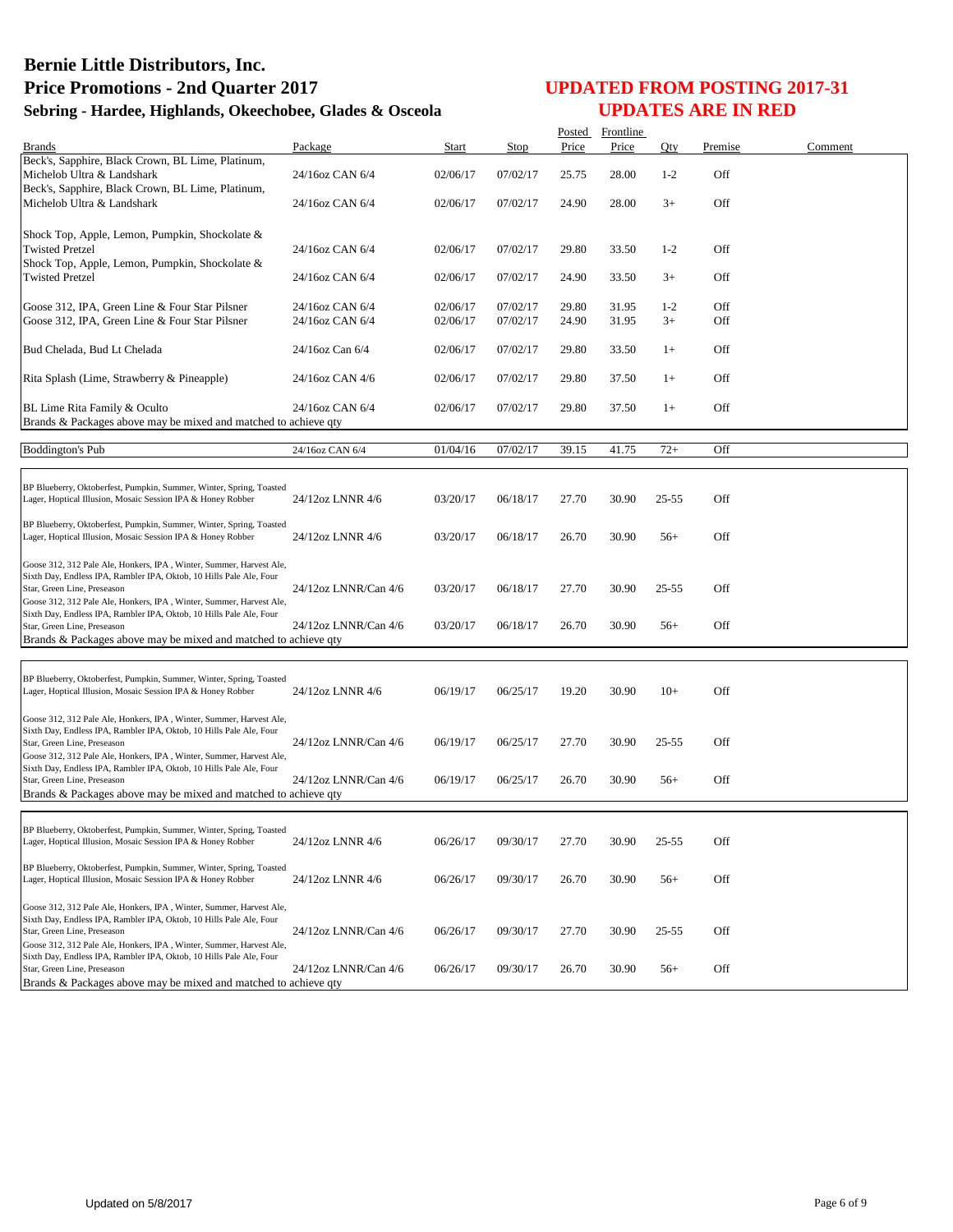|                                                                                                                                |                                                 |                      |          | Posted         | Frontline      |                |         |         |
|--------------------------------------------------------------------------------------------------------------------------------|-------------------------------------------------|----------------------|----------|----------------|----------------|----------------|---------|---------|
| <b>Brands</b>                                                                                                                  | Package                                         | <b>Start</b>         | Stop     | Price          | Price          | Qty            | Premise | Comment |
| Shock Top, Wheat IPA, Lemon, Pumpkin, Variety, Apple, Winter,                                                                  |                                                 |                      |          |                |                |                | Off     |         |
| Honey Bourbon, Choc, Pretzel, Ginger & Ruby Red<br>Shock Top, Wheat IPA, Lemon, Pumpkin, Variety, Apple, Winter,               | 24/12oz LNNR/Can 2/12                           | 01/23/17             | 07/02/17 | 24.60          | 27.75          | 14-55          |         |         |
| Honey Bourbon, Choc, Pretzel, Ginger & Ruby Red                                                                                | 24/12oz LNNR/Can 2/12                           | 01/23/17             | 07/02/17 | 23.60          | 27.75          | 56-111         | Off     |         |
| Shock Top, Wheat IPA, Lemon, Pumpkin, Variety, Apple, Winter,                                                                  |                                                 |                      |          |                |                |                |         |         |
| Honey Bourbon, Choc, Pretzel, Ginger & Ruby Red                                                                                | 24/12oz LNNR/Can 2/12                           | 01/23/17             | 07/02/17 | 22.60          | 27.75          | $112+$         | Off     |         |
|                                                                                                                                |                                                 |                      |          |                |                |                |         |         |
| Goose 312, 312 Pale, Honkers, IPA, Winter, Summer, Fall, Harvest                                                               |                                                 |                      |          |                |                |                |         |         |
| Ale, Endless IPA, Winter, Four Star, Green Line, Seasonals                                                                     | 24/12oz LNNR/CN 2/12                            | 01/23/17             | 07/02/17 | 26.25          | 29.65          | 14-55          | Off     |         |
|                                                                                                                                |                                                 |                      |          |                |                |                |         |         |
| Goose 312, 312 Pale, Honkers, IPA, Winter, Summer, Fall, Harvest<br>Ale, Endless IPA, Winter, Four Star, Green Line, Seasonals |                                                 |                      |          |                |                |                |         |         |
|                                                                                                                                | 24/12oz LNNR/CN 2/12                            | 01/23/17             | 07/02/17 | 25.25          | 29.65          | $56+$          | Off     |         |
| Brands & Packages above may be mixed and matched to achieve qty                                                                |                                                 |                      |          |                |                |                |         |         |
|                                                                                                                                |                                                 |                      | 07/02/17 |                |                |                | Off     |         |
| Goose Seasonal Sampler<br>Goose Seasonal Sampler                                                                               | 24/12oz Can<br>24/12oz Can                      | 01/02/17<br>01/02/17 | 07/02/17 | 25.45<br>24.45 | 28.85<br>28.85 | 14-55<br>$56+$ | Off     |         |
| Brands & Packages above may be mixed and matched to achieve qty                                                                |                                                 |                      |          |                |                |                |         |         |
|                                                                                                                                |                                                 |                      |          |                |                |                |         |         |
| Goose Seasonal Sampler                                                                                                         | 24/12oz LNNR                                    | 01/02/17             | 07/02/17 | 26.80          | 28.85          | $10-55$        | Off     |         |
| Goose Seasonal Sampler                                                                                                         | 24/12oz LNNR                                    | 01/02/17             | 07/02/17 | 25.50          | 28.85          | 56-111         | Off     |         |
| Goose Seasonal Sampler                                                                                                         | 24/12oz LNNR                                    | 01/02/17             | 07/02/17 | 24.50          | 28.85          | $112+$         | Off     |         |
| Brands & Packages above may be mixed and matched to achieve gty                                                                |                                                 |                      |          |                |                |                |         |         |
|                                                                                                                                |                                                 |                      |          |                |                |                |         |         |
| Stella Artois                                                                                                                  | 20/9.6oz LNR                                    | 09/12/16             | 07/02/17 | 19.90          | 21.95          | $3+$           | Off     |         |
| Stella Artois, Cidre, Hoegaarden, Leffe Blonde/Brown                                                                           | 24/11.2oz LNNR/CN 4/6                           | 04/03/17             | 04/23/17 | 26.40          | 32.55          | 56-111         | Off     |         |
| Stella Artois, Cidre, Hoegaarden, Leffe Blonde/Brown                                                                           | 24/11.2oz LNNR/CN 4/6                           | 04/03/17             | 04/23/17 | 25.75          | 32.55          | 112-215        | Off     |         |
| Stella Artois, Cidre, Hoegaarden, Leffe Blonde/Brown                                                                           | 24/11.2oz LNNR/CN 4/6                           | 04/03/17             | 04/23/17 | 24.46          | 32.55          | $216+$         | Off     |         |
|                                                                                                                                |                                                 |                      |          |                |                |                |         |         |
|                                                                                                                                |                                                 |                      |          |                |                |                |         |         |
| Stella, Stella Cidre, Hoegaarden, Belgian Sampler                                                                              | 24/11.2oz LNNR/Can 2/12 &<br>20/14.9oz Can 2/12 | 04/03/17             | 04/23/17 | 30.30          | 33.30          | $1 - 4$        | Off     |         |
|                                                                                                                                | 24/11.2oz LNNR/Can 2/12 &                       |                      |          |                |                |                |         |         |
| Stella, Stella Cidre, Hoegaarden, Belgian Sampler                                                                              | 20/14.9oz Can 2/12                              | 04/03/17             | 04/23/17 | 27.00          | 33.30          | $5 - 55$       | Off     |         |
|                                                                                                                                | 24/11.2oz LNNR/Can 2/12 &                       |                      |          |                |                |                |         |         |
| Stella, Stella Cidre, Hoegaarden, Belgian Sampler                                                                              | 20/14.9oz Can 2/12                              | 04/03/17             | 04/23/17 | 26.40          | 33.30          | 56-111         | Off     |         |
| Stella, Stella Cidre, Hoegaarden, Belgian Sampler                                                                              | 24/11.2oz LNNR/Can 2/12 &                       |                      |          |                |                |                |         |         |
|                                                                                                                                | 20/14.9oz Can 2/12                              | 04/03/17             | 04/23/17 | 25.75          | 33.30          | $112+$         | Off     |         |
| Brands & Packages above may be mixed and matched to achieve qty                                                                |                                                 |                      |          |                |                |                |         |         |
| Stella Artois, Cidre, Hoegaarden, Leffe Blonde/Brown                                                                           | 24/11.2oz LNNR 4/6                              | 04/24/17             | 04/30/17 | 26.40          | 32.55          | 56-111         | Off     |         |
| Stella Artois, Cidre, Hoegaarden, Leffe Blonde/Brown                                                                           | 24/11.2oz LNNR 4/6                              | 04/24/17             | 04/30/17 | 25.75          | 32.55          | 112-215        | Off     |         |
| Stella Artois, Cidre, Hoegaarden, Leffe Blonde/Brown                                                                           | 24/11.2oz LNNR 4/6                              | 04/24/17             | 04/30/17 | 24.46          | 32.55          | $216+$         | Off     |         |
|                                                                                                                                |                                                 |                      |          |                |                |                |         |         |
|                                                                                                                                |                                                 |                      |          |                |                |                |         |         |
| Stella Artois                                                                                                                  | 24/11.2oz Can 4/6                               | 04/24/17             | 04/30/17 | 21.60          | 32.55          | $10+$          | Off     |         |
|                                                                                                                                |                                                 |                      |          |                |                |                |         |         |
|                                                                                                                                | 24/11.2oz LNNR/Can 2/12 &                       |                      |          |                |                |                |         |         |
| Stella, Stella Cidre, Hoegaarden, Belgian Sampler                                                                              | 20/14.9oz Can 2/12                              | 04/24/17             | 04/30/17 | 30.30          | 33.30          | $1-4$          | Off     |         |
| Stella, Stella Cidre, Hoegaarden, Belgian Sampler                                                                              | 24/11.2oz LNNR/Can 2/12 &                       |                      |          |                |                |                |         |         |
|                                                                                                                                | 20/14.9oz Can 2/12                              | 04/24/17             | 04/30/17 | 27.00          | 33.30          | $5 - 55$       | Off     |         |
| Stella, Stella Cidre, Hoegaarden, Belgian Sampler                                                                              | 24/11.2oz LNNR/Can 2/12 &                       |                      |          |                |                |                |         |         |
|                                                                                                                                | 20/14.9oz Can 2/12                              | 04/24/17             | 04/30/17 | 26.40          | 33.30          | 56-111         | Off     |         |
| Stella, Stella Cidre, Hoegaarden, Belgian Sampler                                                                              | 24/11.2oz LNNR/Can 2/12 &<br>20/14.9oz Can 2/12 | 04/24/17             | 04/30/17 | 25.75          | 33.30          | $112+$         | Off     |         |
| Brands & Packages above may be mixed and matched to achieve qty                                                                |                                                 |                      |          |                |                |                |         |         |
|                                                                                                                                |                                                 |                      |          |                |                |                |         |         |
| Stella Artois, Cidre, Hoegaarden, Leffe Blonde/Brown                                                                           | 24/11.2oz LNNR/CN 4/6                           | 05/01/17             | 07/02/17 | 26.40          | 32.55          | 56-111         | Off     |         |
| Stella Artois, Cidre, Hoegaarden, Leffe Blonde/Brown                                                                           | 24/11.2oz LNNR/CN 4/6                           | 05/01/17             | 07/02/17 | 25.75          | 32.55          | 112-215        | Off     |         |
| Stella Artois, Cidre, Hoegaarden, Leffe Blonde/Brown                                                                           | 24/11.2oz LNNR/CN 4/6                           | 05/01/17             | 07/02/17 | 24.46          | 32.55          | $216+$         | Off     |         |
|                                                                                                                                |                                                 |                      |          |                |                |                |         |         |
|                                                                                                                                | 24/11.2oz LNNR/Can 2/12 &                       |                      |          |                |                |                |         |         |
| Stella, Stella Cidre, Hoegaarden, Belgian Sampler                                                                              | 20/14.9oz Can 2/12                              | 05/01/17             | 07/02/17 | 30.30          | 33.30          | $1 - 4$        | Off     |         |
|                                                                                                                                | 24/11.2oz LNNR/Can 2/12 &                       |                      |          |                |                |                |         |         |
| Stella, Stella Cidre, Hoegaarden, Belgian Sampler                                                                              | 20/14.9oz Can 2/12                              | 05/01/17             | 07/02/17 | 27.00          | 33.30          | $5 - 55$       | Off     |         |
| Stella, Stella Cidre, Hoegaarden, Belgian Sampler                                                                              | 24/11.2oz LNNR/Can 2/12 &                       |                      |          |                |                |                |         |         |
|                                                                                                                                | 20/14.9oz Can 2/12                              | 05/01/17             | 07/02/17 | 26.40          | 33.30          | 56-111         | Off     |         |
| Stella, Stella Cidre, Hoegaarden, Belgian Sampler                                                                              | 24/11.2oz LNNR/Can 2/12 &                       |                      |          |                |                |                |         |         |
|                                                                                                                                | 20/14.9oz Can 2/12                              | 05/01/17             | 07/02/17 | 25.75          | 33.30          | $112+$         | Off     |         |
| Brands & Packages above may be mixed and matched to achieve qty                                                                |                                                 |                      |          |                |                |                |         |         |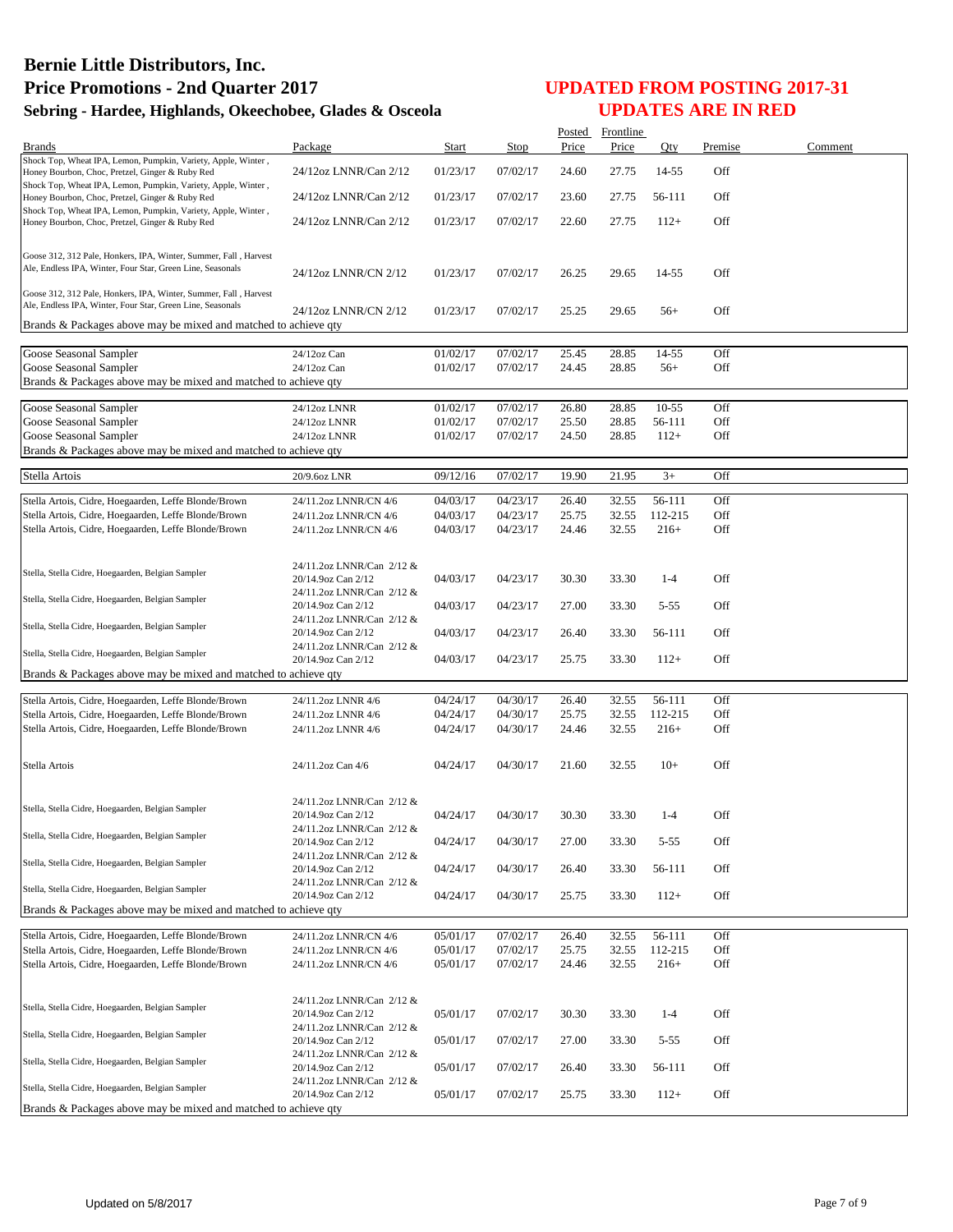|                                                                                                                                                               |                       |          |          |       | Posted Frontline |       |          |         |
|---------------------------------------------------------------------------------------------------------------------------------------------------------------|-----------------------|----------|----------|-------|------------------|-------|----------|---------|
| <b>Brands</b><br>Kona Longboard, Fire Rock, Pipeline, Wailua Wheat, Koko Brown,                                                                               | Package               | Start    | Stop     | Price | Price            | Oty   | Premise  | Comment |
| Castaway, Big Wave, Lemongrass & Lavaman                                                                                                                      | 24/12oz LNNR 4/6      | 05/01/17 | 05/28/17 | 25.56 | 28.76            | 15-24 | On & Off |         |
| Kona Longboard, Fire Rock, Pipeline, Wailua Wheat, Koko Brown,<br>Castaway, Big Wave, Lemongrass & Lavaman                                                    | 24/12oz LNNR 4/6      | 05/01/17 | 05/28/17 | 23.56 | 28.76            | $25+$ | On & Off |         |
|                                                                                                                                                               |                       |          |          |       |                  |       |          |         |
| Brands & Packages above may be mixed and matched to achieve qty                                                                                               |                       |          |          |       |                  |       |          |         |
| Kona Longboard, Fire Rock, Pipeline, Wailua Wheat, Koko Brown,                                                                                                |                       |          |          |       |                  |       |          |         |
| Castaway, Big Wave, Lemongrass & Lavaman                                                                                                                      | 24/12oz LNNR 4/6      | 05/29/17 | 09/03/17 | 23.56 | 28.76            | $25+$ | On & Off |         |
| Brands & Packages above may be mixed and matched to achieve qty                                                                                               |                       |          |          |       |                  |       |          |         |
|                                                                                                                                                               | 2/12/12 LNNR & Can    | 04/03/17 | 04/30/17 | 23.98 | 27.18            |       | On & Off |         |
| Kona Longboard, Castaway, Variety & Big Wave<br>Brands & Packages above may be mixed and matched to achieve qty                                               |                       |          |          |       |                  | $15+$ |          |         |
|                                                                                                                                                               |                       |          |          |       |                  |       |          |         |
| Widmer Hefeweizen, Drop Top Amber Ale, Drifter Pale Ale, Rotator<br>IPA, Upheaval, Alchemy & BRRR                                                             | 24/12oz LNNR 4/6      | 04/03/17 | 04/30/17 | 28.80 | 32.00            | $15+$ | Off      |         |
|                                                                                                                                                               |                       |          |          |       |                  |       |          |         |
| Widmer Hefeweizen, Drop Top Amber Ale, Drifter Pale Ale, Rotator<br>IPA, Upheaval, Alchemy & BRRR                                                             | 24/12oz LNNR 4/6      | 05/29/17 | 07/02/17 | 28.80 | 32.00            | $15+$ | Off      |         |
| Brands & Packages above may be mixed and matched to achieve qty                                                                                               |                       |          |          |       |                  |       |          |         |
|                                                                                                                                                               |                       |          |          |       |                  |       |          |         |
| SweetWater 420, IPA & Tacklebox<br>Brands & Packages above may be mixed and matched to achieve qty                                                            | 24/12oz LNNR/Can 2/12 | 10/10/16 | 12/30/17 | 27.00 | 29.15            | $5+$  | Off      |         |
|                                                                                                                                                               |                       |          |          |       |                  |       |          |         |
| SweetWater 420, IPA                                                                                                                                           | 24/16oz Can 6/4       | 1/2/17   | 12/30/17 | 28.50 | 33.45            | $2+$  | Off      |         |
| Brands & Packages above may be mixed and matched to achieve qty                                                                                               |                       |          |          |       |                  |       |          |         |
| 3 Daughters Beach Blonde, Rod Bender, Stern Line, Bimini                                                                                                      |                       |          |          |       |                  |       |          |         |
| Twist & Blonde Coffee                                                                                                                                         | 24/12oz Can 4/6       | 4/30/17  | 6/3/17   | 28.00 | 30.00            | $3+$  | Off      |         |
|                                                                                                                                                               |                       |          |          |       |                  |       |          |         |
| 3 Daughters Beach Blonde, Rod Bender, Stern Line, Bimini<br>Twist & Blonde Coffee                                                                             | 24/12oz Can 4/6       | 6/25/17  | 7/22/17  | 28.00 | 30.00            | $1+$  | Off      |         |
| Brands & Packages above may be mixed and matched to achieve qty                                                                                               |                       |          |          |       |                  |       |          |         |
| 3 Daughters Beach Blonde & Bimini Twist                                                                                                                       | 24/16oz Cans          | 5/1/17   | 12/31/17 | 29.80 | 42.00            | $2+$  | Off      |         |
| Brands & Packages above may be mixed and matched to achieve qty                                                                                               |                       |          |          |       |                  |       |          |         |
|                                                                                                                                                               |                       |          |          |       |                  |       |          |         |
| Seagrams Family (Wild Berries, Strawberry Daiquiri, Peach Fuzzy Navel, Classic<br>Lime Margarita, Calypso Colada, Black Cherry Fizz, Bahama Mama, Jamaican Me |                       |          |          |       |                  |       |          |         |
| Happy, Lime Melonade, Pink Punch, Sangria, Mango, Mimosa, Raspberry                                                                                           |                       |          |          |       |                  |       |          |         |
| Lemonade, Watermelon Splash, Blackberry Breezer, Kiwi Strawberry, Aloha Tini,<br>Apple Pomegranate, Orange Swirl & Pink Pineapple)                            | 24/12oz LNNR 6/4      | 11/01/16 | 12/31/17 | 19.16 | 23.94            | $10+$ | Off      |         |
| Brands & Packages above may be mixed and matched to achieve qty                                                                                               |                       |          |          |       |                  |       |          |         |
| Magic Hat Family (#9, Dream Machine, Vinyl, Rye, Electric                                                                                                     |                       |          |          |       |                  |       |          |         |
| Peel, Circus Boy, Limited Rls, Seasonals)                                                                                                                     | 24/12oz NR 4/6        | 5/1/17   | 6/30/17  | 27.27 | 30.30            | $5+$  | Off      |         |
| Magic Hat Family (#9, Dream Machine, Vinyl, Rye, Electric                                                                                                     |                       |          |          |       |                  |       |          |         |
| Peel, Circus Boy, Limited Rls, Seasonals)                                                                                                                     | 24/12oz NR 4/6        | 9/1/17   | 10/31/17 | 27.27 | 30.30            | $5+$  | Off      |         |
| Brands & Packages above may be mixed and matched to achieve qty                                                                                               |                       |          |          |       |                  |       |          |         |
| Magic Hat Family (#9, Variety Packs & Seasonals)                                                                                                              | 24/12oz 2/12 NR & Cn  | 3/1/17   | 4/30/17  | 24.15 | 27.10            | $5+$  | Off      |         |
| Magic Hat Family (#9, Variety Packs & Seasonals)                                                                                                              | 24/12oz 2/12 NR & Cn  | 7/1/17   | 8/31/17  | 24.15 | 27.10            | $5+$  | Off      |         |
|                                                                                                                                                               |                       |          |          |       |                  |       |          |         |
| Magic Hat Family (#9, Variety Packs & Seasonals)<br>Brands & Packages above may be mixed and matched to achieve qty                                           | 24/12oz 2/12 NR & Cn  | 12/1/17  | 12/31/17 | 24.15 | 27.10            | $5+$  | Off      |         |
|                                                                                                                                                               |                       |          |          |       |                  |       |          |         |
| Big Storm Arcus IPA, Helicity & Wavemaker                                                                                                                     | 4/6/12oz CAN          | 4/17/17  | 5/13/17  | 28.00 | 30.30            | $15+$ | Off      |         |
| Big Storm Arcus IPA, Helicity & Wavemaker                                                                                                                     | 4/6/12oz CAN          | 6/5/17   | 6/24/17  | 28.00 | 30.30            | $15+$ | Off      |         |
|                                                                                                                                                               |                       |          |          |       |                  |       |          |         |
| Big Storm Arcus IPA, Helicity & Wavemaker                                                                                                                     | 4/6/12oz CAN          | 7/17/17  | 8/19/17  | 28.00 | 30.30            | $15+$ | Off      |         |
| Big Storm Arcus IPA, Helicity & Wavemaker                                                                                                                     | 4/6/12oz CAN          | 9/11/17  | 10/14/17 | 28.00 | 30.30            | $15+$ | Off      |         |
|                                                                                                                                                               |                       |          |          |       |                  |       |          |         |
| Big Storm Arcus IPA, Helicity & Wavemaker                                                                                                                     | 4/6/12oz CAN          | 11/6/17  | 12/9/17  | 28.00 | 30.30            | $15+$ | Off      |         |
| Brands & Packages above may be mixed and matched to achieve qty                                                                                               |                       |          |          |       |                  |       |          |         |
| Big Storm Dunder & Blixem                                                                                                                                     | 6/4/16oz CAN          | 10/30/17 | 12/30/17 | 40.95 | 44.95            | $3+$  | Off      |         |
|                                                                                                                                                               |                       |          |          |       |                  |       |          |         |